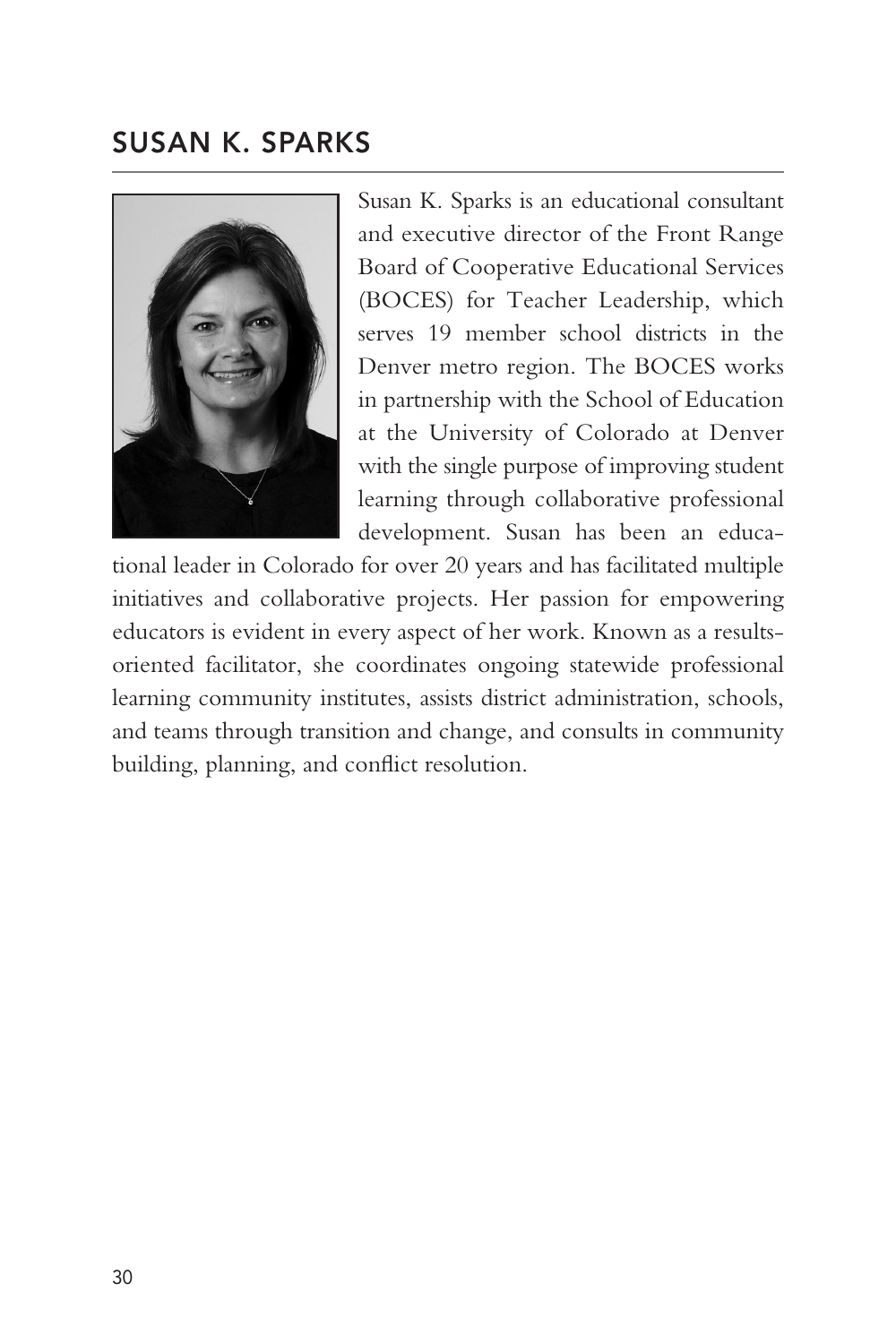# Creating Intentional Collaboration

# *Susan K. Sparks*

*What is worth fighting for is not to allow our schools to be negative by default, but to make them positive by design.*

—Michael Fullan and Clif Germain

Have you had a negative experience being on a team? Recall the team, how you felt, and what behaviors you noticed from yourself and all those around you. How many of the following behaviors look familiar?

- Attending without bringing necessary items to the meeting
- "Checking out" or focusing on unrelated tasks
- Discussing the same issue or student over and over
- Listening to one or two people doing most of the talking
- Complaining about the administration or district mandates
- Lamenting the lack of clear directions about the work
- Dismissing or demeaning others' points of view
- Withholding opinions during the meeting and talking afterward in the hallway, lounge, or parking lot
- Leaving the meeting without closure and a plan

If you found yourself relating to this list, you may have also noticed that poorly designed and unproductive team meetings create ripples through a school and create negative and unintended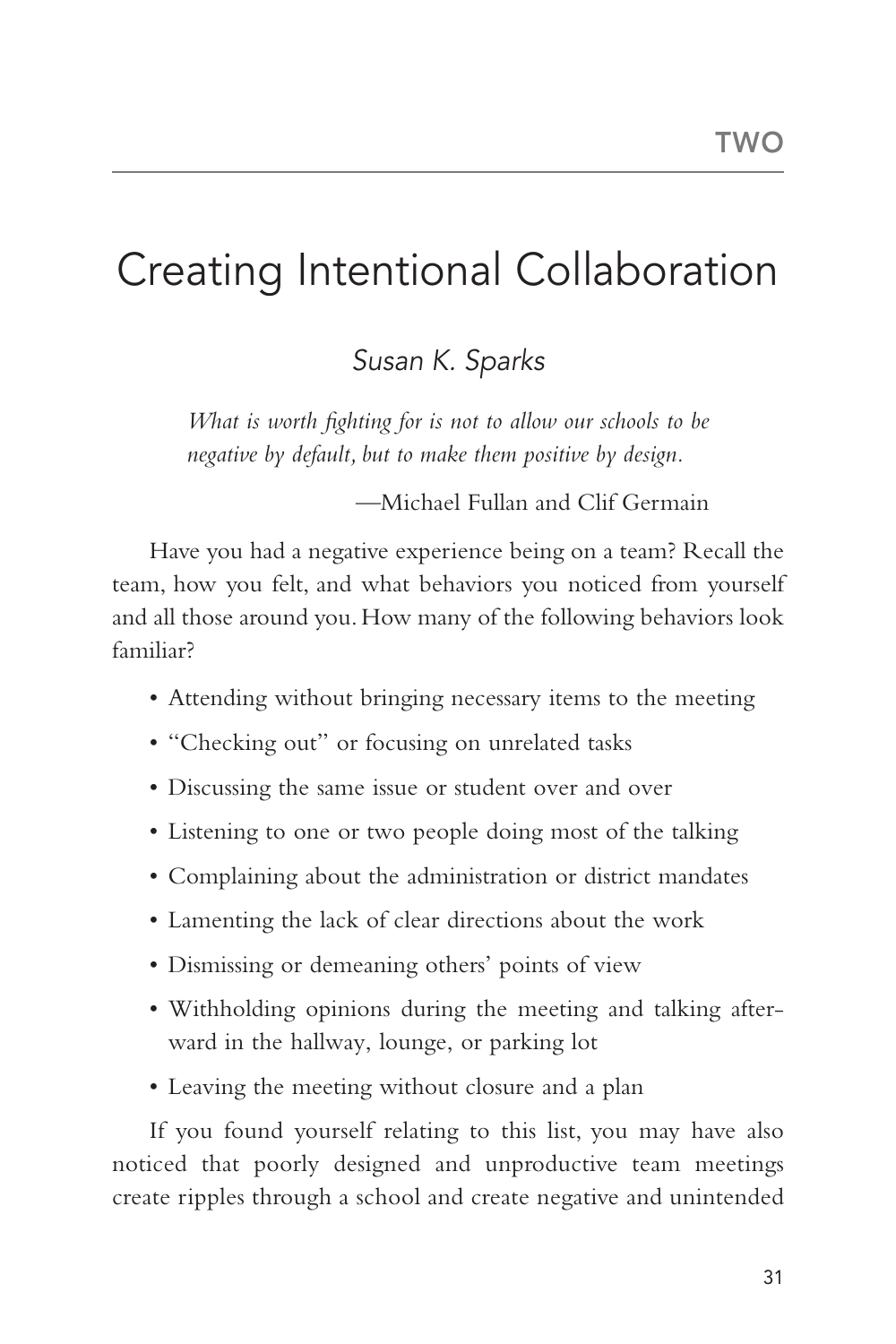consequences. Conversations focus less on student learning and more on adult behaviors. Relationships become tentative and fragile. Few changes occur, and the end result of poor meetings is lack of trust, overt resistance, and disenfranchised teachers who see no value in the collaborative team process.

This scenario does not have to be your reality if you are thoughtful and intentional about the process of working together. Think about a team you have been part of that is truly collaborative and focused on student learning. You may have seen the following behaviors:

- Clarifying both purpose and goal at the start of the meeting
- Filling important roles such as facilitating and recording
- Using an agenda to stay focused on the meeting's purpose
- Attending to the task at hand and fully participating
- Using processes to discuss topics, gather information, analyze, and make decisions
- Listening and learning from diverse points of view
- Praising and congratulating one another
- Doing the work in the room, during the meeting
- Tackling tough issues
- Calling one another's attention to the norms
- Leaving knowing what is expected to prepare for the next meeting

Relationships on these teams are professional, and everyone is focused on student learning. There is a feeling of personal responsibility and a "can do" attitude from members. Positive energy creates ripples throughout the school, and it moves staff, students, and community to greater achievement and results. Teachers value their time together, and positive momentum occurs before, during, and after collaborative time.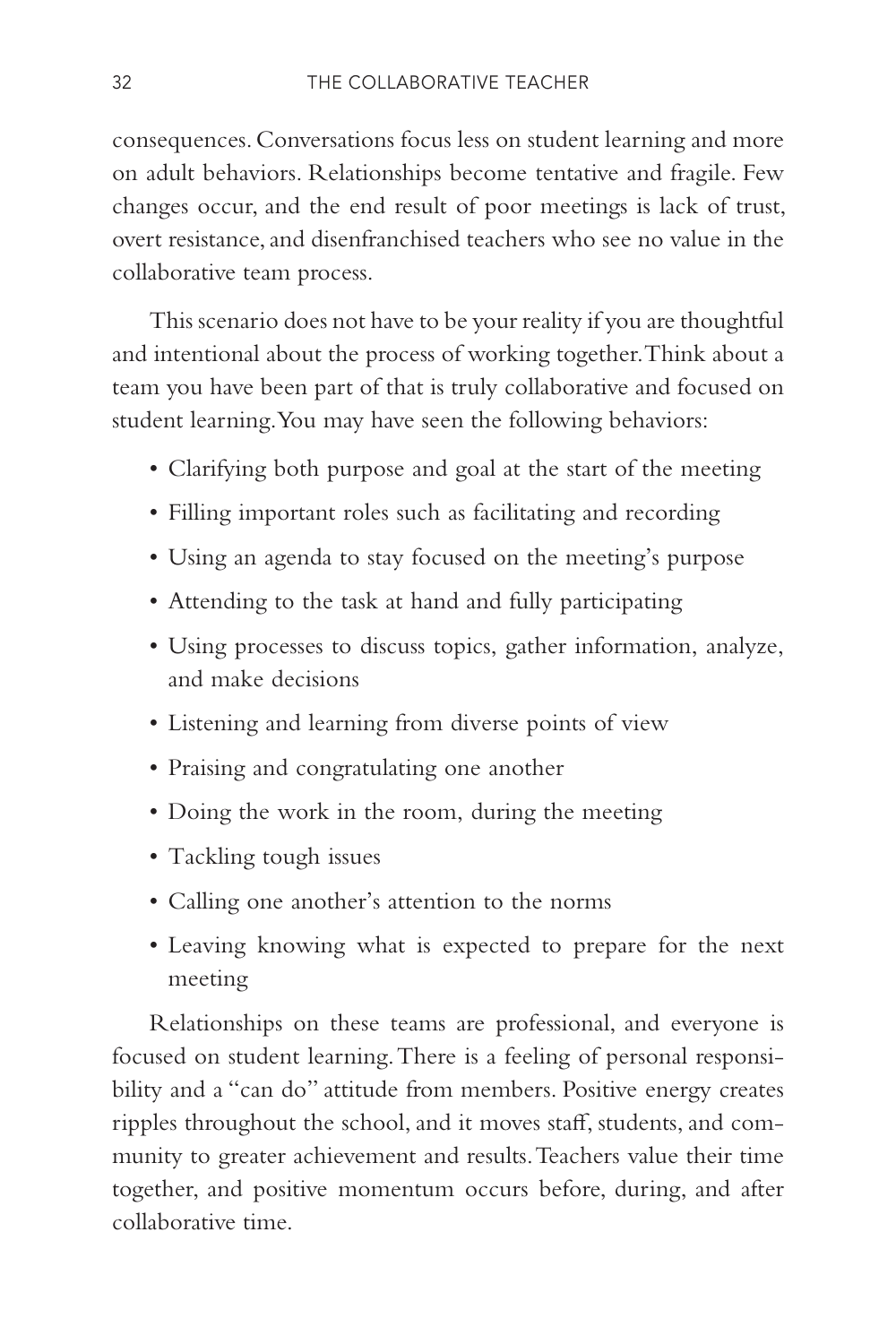You have the choice to become either one of these teams. Professional learning communities are built on the foundation of collaborative teams as interdependent, self-directed work groups focused on a common goal. Bossidy and Charan (2002) describe this balance between task and relationship in teams as the "hardware and software" of teams. They suggest that "the hardware of a computer is useless without the right software. Similarly, in an organization the hardware (strategy and structure) is inert without the software (beliefs and behaviors)" (p. 85). For some, the hardware is the "what" or the task. It is also the goal, the membership, the structures, and the time. The software may be the interpersonal effectiveness and trustworthiness of team members—the relationships. This chapter will highlight both hardware and software necessary for effective team meetings to show what works to build a high-performing team. You will learn how your contributions can play a pivotal role in your team's success. You can inspire others through leading by example.

# Five Keys to Successful Team Meetings

To be successful, teachers should examine their team practice around five key elements of effective team meetings:

- 1. Focus
- 2. Roles and responsibilities
- 3. Structure
- 4. Process
- 5. Behaviors and relationships

The Team Meeting Organizer (page 35) provides a working tool to help you plan and address each of these components. Each element of the Organizer is described in detail in this chapter. Use it! Keep it front and center and refer to it throughout your meeting. Think of the Organizer as a lesson plan focused on results for your team. It takes a little time initially to work through, but teams that use it believe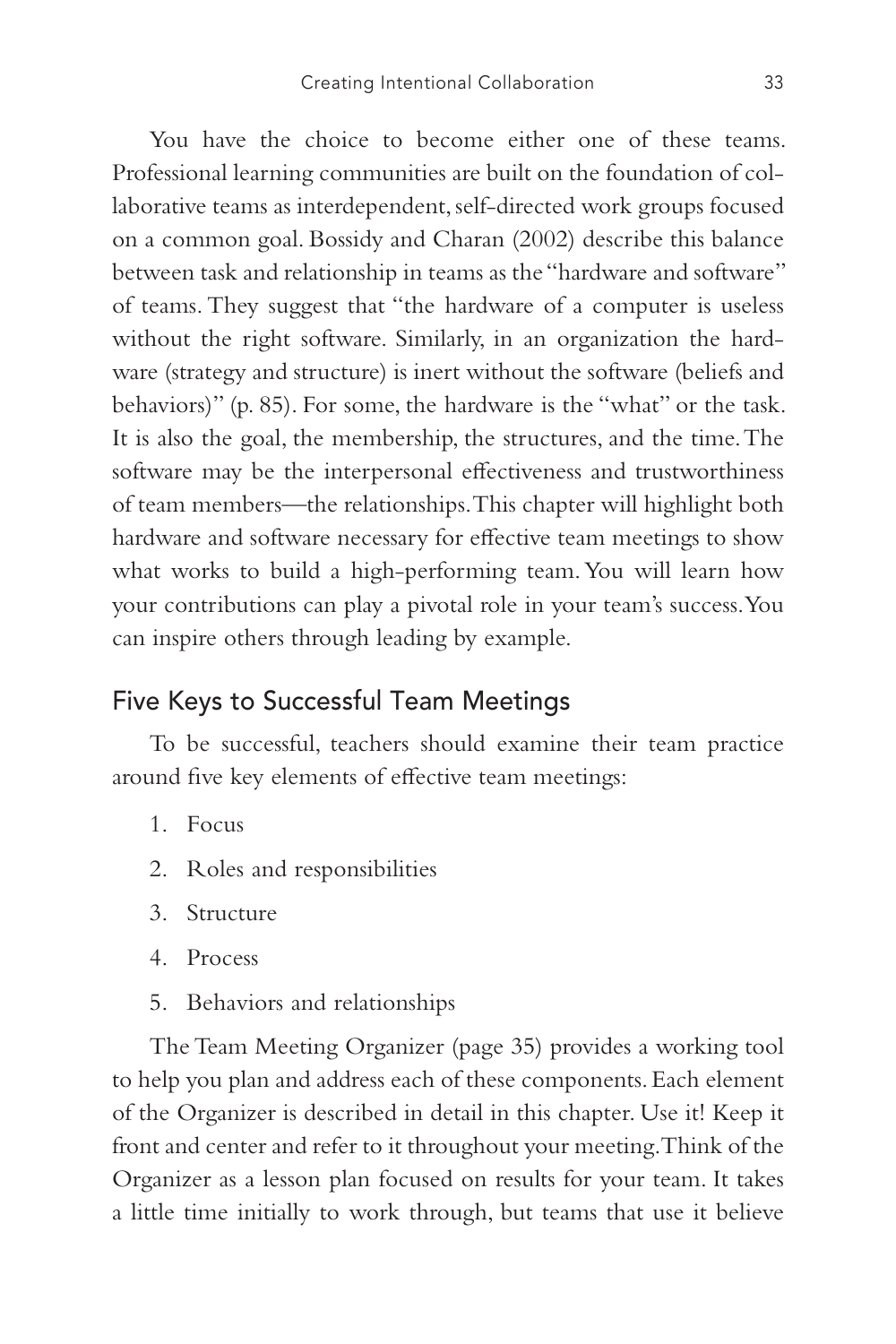in its value. We know it is worth spending time planning to create a successful team experience; commit to using the tools and strategies described under each component in your meetings, and observe what works. There is not a perfect formula for what to do during your first team meeting, your second meeting, and so on. Just begin. Work together and talk out loud as you go. As you meet and work, you will learn more. You will continue to ask, "What do we need to do next?" Talking through the Team Meeting Organizer will help you design your next work session and stay focused on the work.

#### *1. Focus*

The professional learning community model has helped shift the focus of teams from casual conversations about individual students and climate issues to rich dialogue about student learning. Teams work together to create essential learnings, guaranteed and viable curriculum, formative and summative common assessments, and interventions, all for the purpose of improving student learning.

Because the focus of meetings is more intentional in a PLC, collaborative team meetings become a place where teachers successfully tackle the complex work of educating all students to high levels of learning. Under the heading of "Focus" on the Team Meeting Organizer are listed the following topics: SMART Goals, Purpose and Non-Purpose, Results, Objectives and Products, Linking, and Clarifying and Checking Perceptions.

#### SMART Goals

Your team must have a SMART goal. The goal is substantiated by data reflecting your current reality and a specific target area where your students need to improve. This goal becomes the end statement and what you aspire to. It is the reason your team exists. Your team goal must be explicit and agreed upon, and it must relate to improved student learning by directly contributing to the school goal or school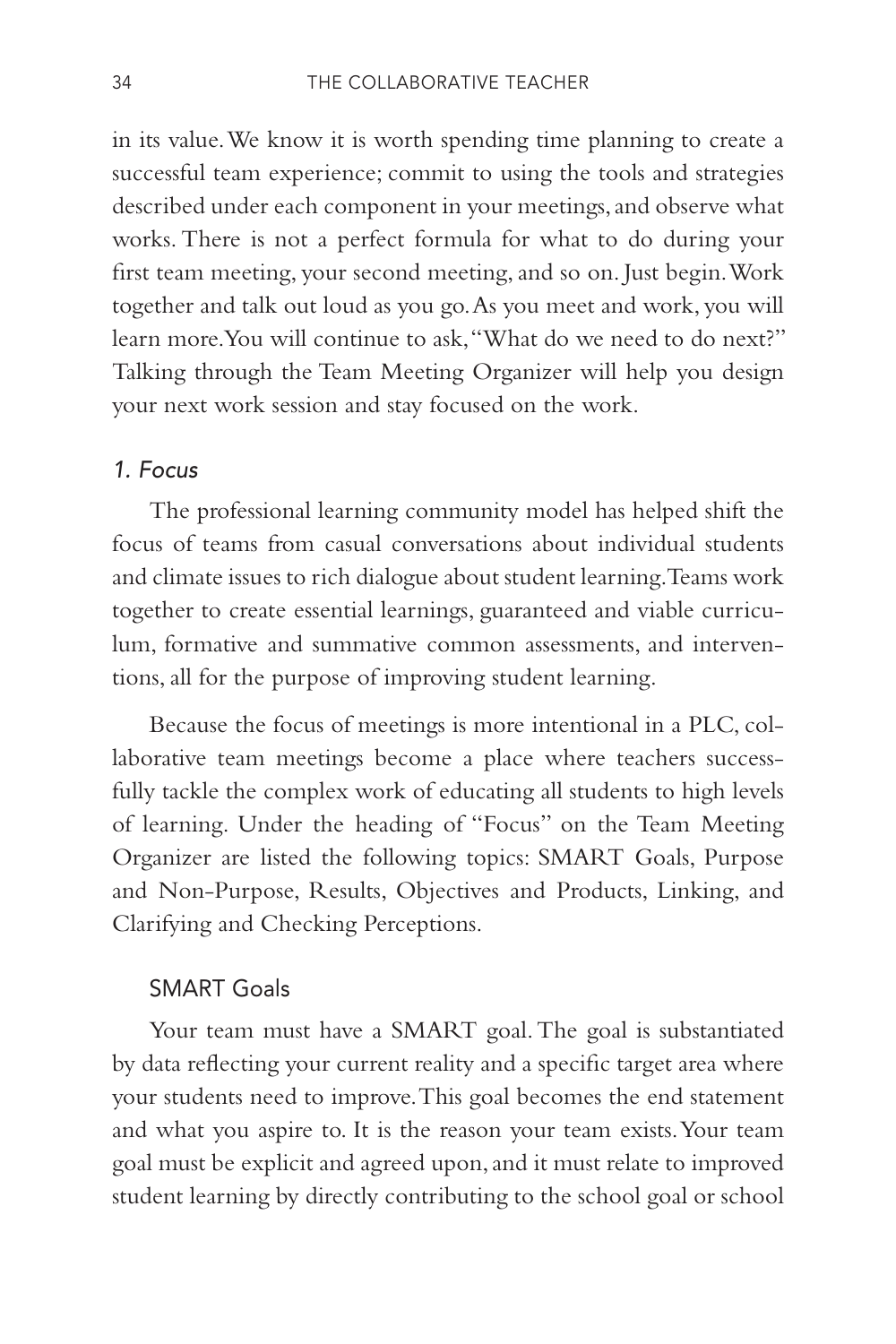

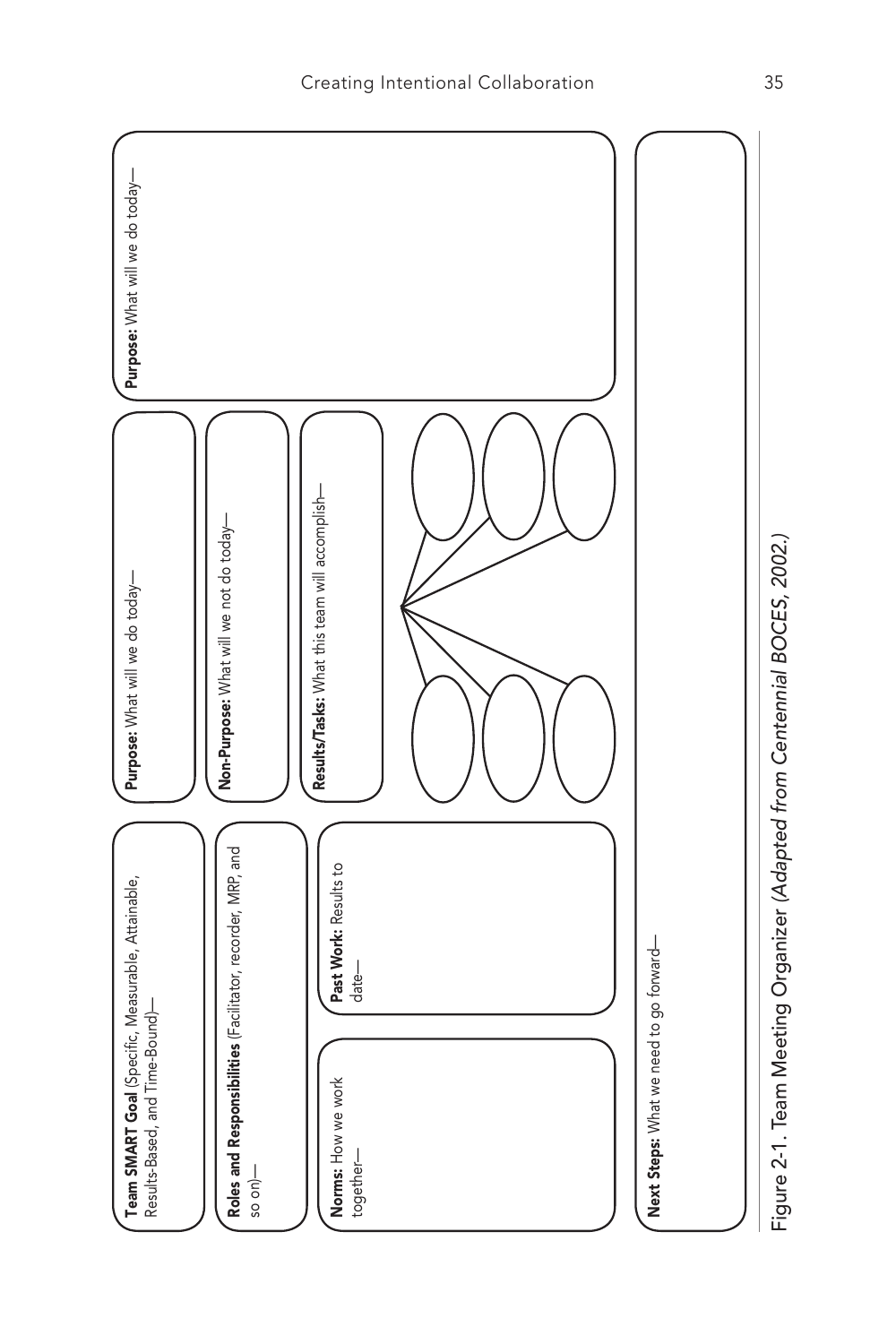improvement goal. After analysis and hard conversation, your team works in collaboration with your principal to reach consensus and begins. Your team takes action now!

# School Goal Example

87% of students in grades 3–5 will score at either a proficient or advanced level of performance in writing as measured by the 2008 CSAP.

100% of students in grades K–5 will score proficient as measured by the district writing assessment by May 2008.

#### Team Goal Example

*The power of the team goal is to remind us of our progress toward the school goal and provide opportunity to reflect and adjust instruction or content. The team goal supports the school goal and is based on specific and unique needs of the students.*

By the end of January 2008, 90% of 4th-grade students will score at or above proficient in writing organization and conventions as measured by district level assessments.

# Purpose

The school and team goal is the focus. However, it will not describe what you do each time you meet. The purpose is a statement of what you will accomplish during each team meeting. Examples of purpose statements include:

- "Today we will review our essential skills in writing and determine if they are still relevant and essential."
- "Today we are going to write student-friendly learning targets in seventh-grade mathematics."
- "Our purpose is to determine interventions for students not reading at grade level."

Every time you meet, a purpose statement needs to be expressed and written on the Team Organizer. If it is not evident what the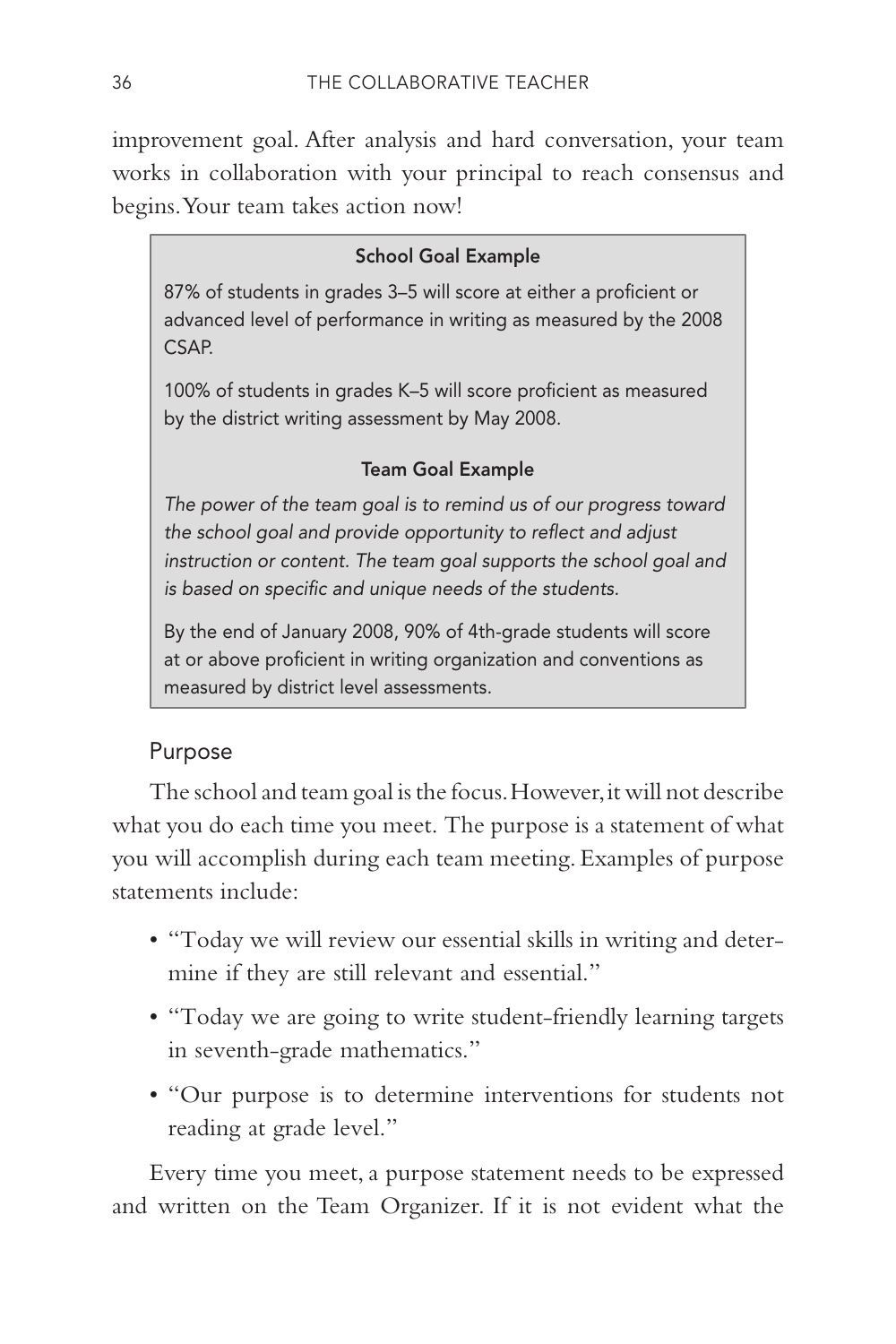purpose is, say out loud to your colleagues, "What are we focused on today? What do we want to accomplish?" or "Okay . . . where are we headed today?"

# Non-Purpose

If you think team members are expecting something different from the meeting or have a hidden agenda, it may be beneficial to state the non-purpose of the meeting. Using non-purpose is a preventative strategy for being drawn off task. Statements should be framed in the positive. However, you may find yourself expressing nonnegotiables or at least declarative statements in a way that describes "what we will not do." Examples of statements of non-purpose might be as follows:

- "Our non-purpose today is to backtrack and talk about why we are implementing professional learning communities."
- "Our non-purpose is to discuss individual student issues today."
- "Our non-purpose is to map out the upcoming unit. Remember, we have time for that on Thursday."

When you deliver a non-purpose, use a gentle and firm voice. This will allow the group to release some of their anxiety and focus on the task at hand.

# Evaluation and Results

Along with determining how to track the goal and collect the data to support achievement of the goal, your team needs to think about evaluation and results. What tangible results will you have from your work together? Sometimes your work is defined in the parameters and non-negotiables from the school leadership team or principal. If not, make sure to describe, with specifics, what your outcome will look like. Ask, "What happened as a result of our work? Did students achieve and perform? What evidence do we have?" The best results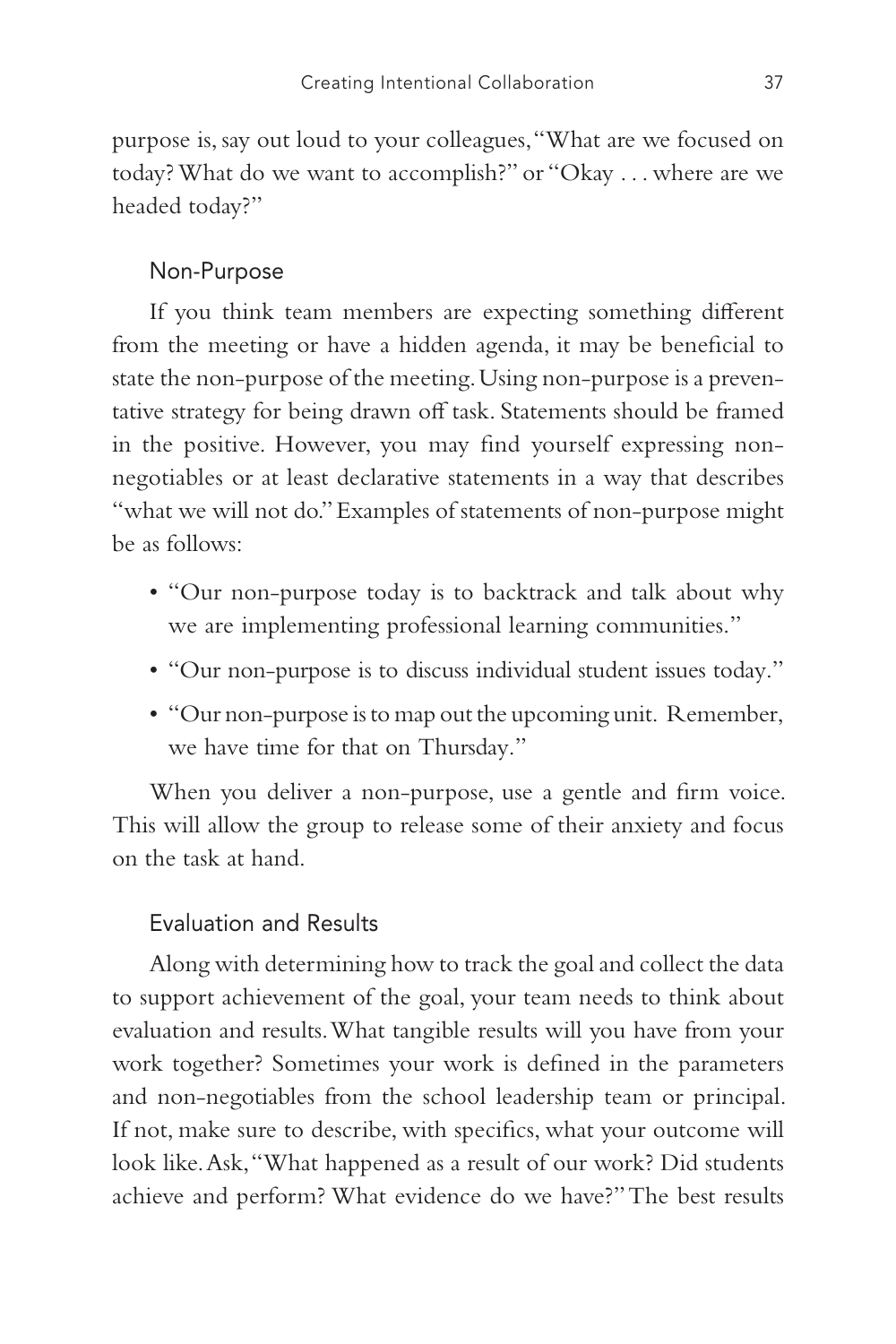are increased student performance and learning. However, teams also need to see short-term results and concrete products as they work toward improving student learning.

# Objectives and Products

In your Organizer, write the specific objectives of the meeting. Capture the team's ideas in the planning bubbles. It may be one big idea with several details, or it may be specific products captured in the bubbles. Tom Many, Superintendent of Kildeer Countryside Community Consolidated School District 96, encourages his teams to make their work real by writing a clear description or producing something tangible. Teams live by the mantra, "If it isn't written down, it doesn't exist." Many argues that if an idea can't be communicated in writing or with some kind of diagram or visual, there is still more clarification and work to be done to create mutual understanding. Team members benefit from shared meaning and creating tangible products together. It is important that teams have a clear picture of what they are working towards for each session. Examples of products include development of a writing rubric, a common assessment for an end of a unit, a definition of what constitutes a good intervention, a curriculum map for Algebra 1, and parental pamphlet describing departmental grading policies. This step will help you clarify what you specifically want to achieve during your time together.

#### Linking

Teachers are busy and move from one task to another, often multitasking in the same meeting! Sometimes it is difficult to remember what happened from one meeting to the next. It is good to remind yourselves of accomplishments and progress so far. Your team should link the purpose of each meeting to your past work; describe how much progress was made or what results occurred. The Team Organizer has a bubble for describing past work.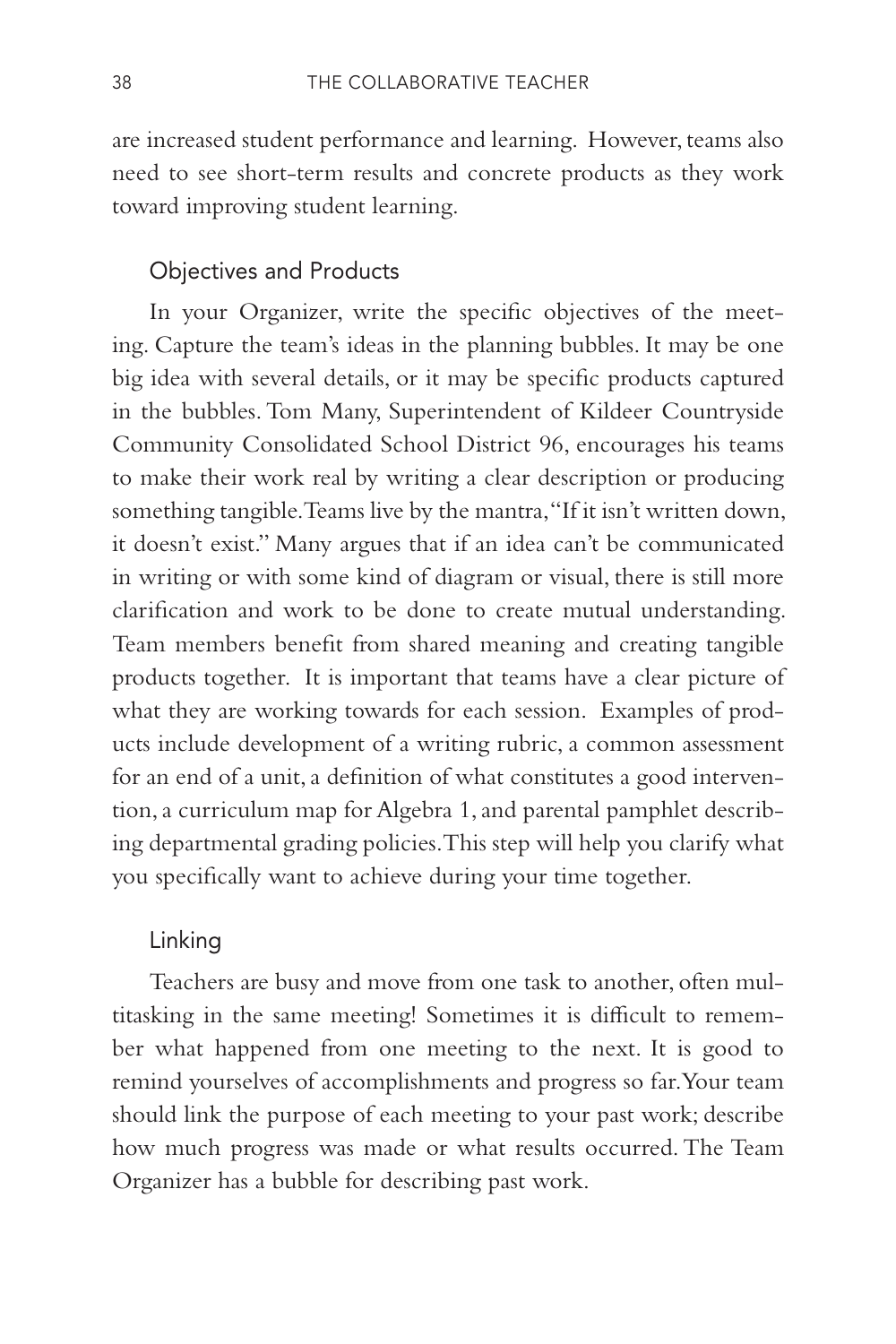To link to the past, you might say:

- "Remember what we did last time we met? We reviewed research describing the value of professional learning communities and discussed the six essential elements."
- "The question we addressed last time we met was, 'Do professional learning communities make a difference in student achievement?'"
- "Last time we were together, we saw wonderful summary statements in our student writing."

To link to the future, make notes in the bubble for Next Meeting Focus. You may use statements like, "Remember, in a month, we need to turn in essential learning targets for our course," or, "Next week we will be reviewing our student achievement data and looking at the state and district results."

This technique is called linking past, present, and future, and it grounds your entire team. It helps you celebrate good work and creates awareness of your past productivity and the expectation that your productivity will continue and you will achieve results. Linking contributes to purposeful and intentional work.

#### Clarifying and Checking Perceptions

When you first begin, and throughout at periodic intervals, it is important to ask boundary questions such as, "Are we working within our parameters? What is our authority? What is our charge?" If you are not clear, ask your administrator. Do not hesitate to express that you want to do your best work and need a little more information and clarification. Effective teams check in the beginning, and they check as they go. Clarifying increases communication and ownership. It is good practice to share your understanding "out loud" and request guidance and advice.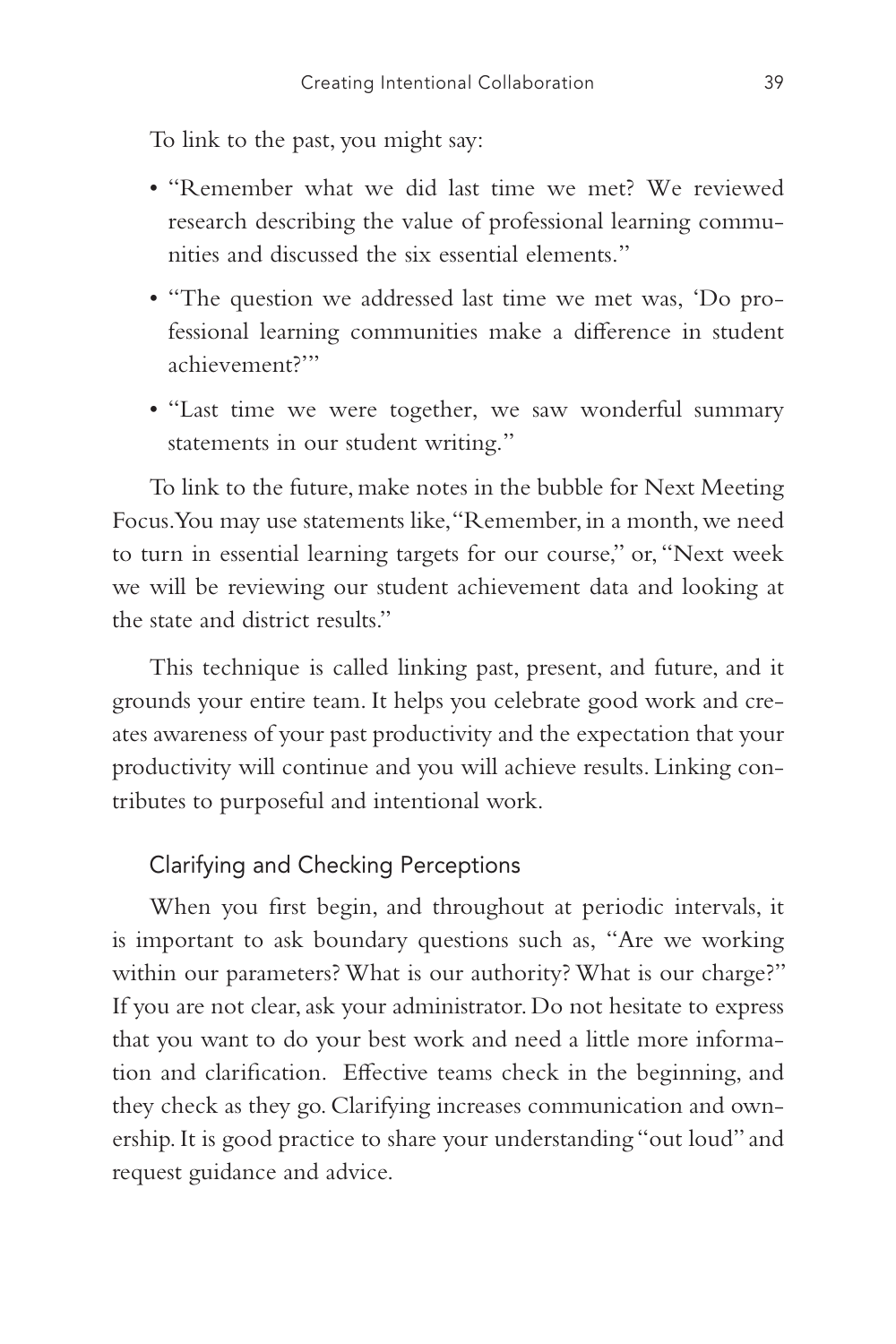Teams may stop work (or not even begin) if they are confused about the task and products. Sometimes, however, this confusion is actually a politically correct form of resistance. Don't let "confusion" derail your committee. If the roles and tasks are unclear, go ask your principal!

If your principal gives you his or her best answer and it is still muddy, jump in and begin anyway. Sometimes, work is not clear and a little—or a lot—messy. Start working. After you have accomplished something and started the process, go back to your principal and ask if this seems to be on track and what advice might he or she give you as you move forward.

Do not be the team that hesitates or actually resists doing something because of confusion. Try to complete some or all of the Focus bubbles on your Team Organizer, but do not get stuck overanalyzing and planning without action. Mike Schmoker (2006) warns us that spending too much time in planning will undo our best efforts. Upon his review of school improvement plans, he maintains that on close examination, lengthy, ambiguously worded documents wreak havoc (Schmoker, 2006). Be clear and purposeful. Take time up front, but do not get bogged down.

You should create your agenda only after identifying the SMART goal, purpose, non-purpose, linking, and results. This leads us to important questions. Who takes initiative for determining goals and purpose? Who creates the agenda? How does this happen?

#### *2. Roles and Responsibilities*

Formally naming team leaders, chairs, or facilitators helps the team move quickly. If your principal has not done this, ask, "What process would you recommend to define leadership roles in our team?" If the principal asks the team to decide, *decide.* Do not let this question go unasked and the task therefore undone.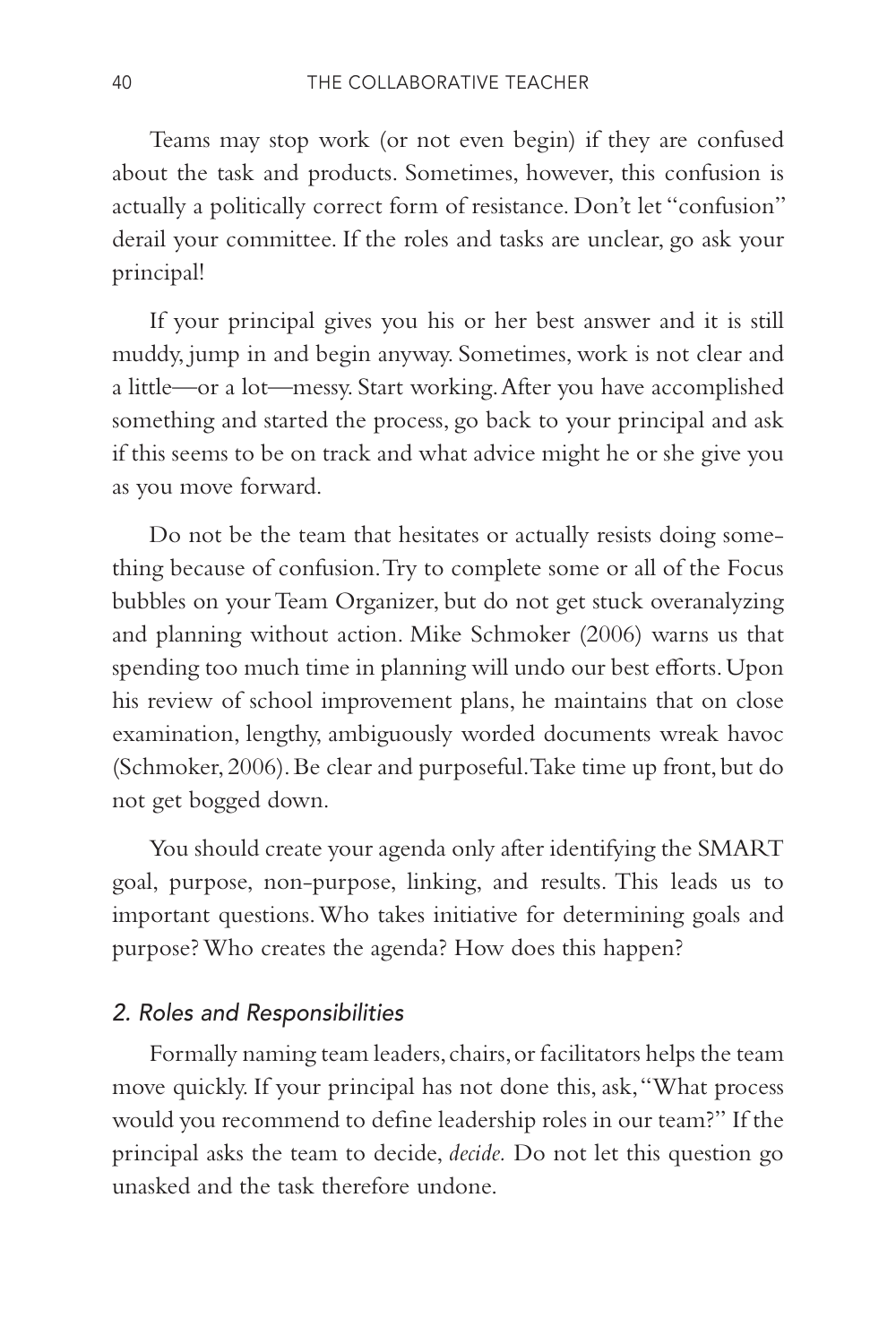Lack of planning, fuzzy goals, and unclear process can slow your team down for months and set you on a path of confusion and disillusionment. If your team needs to decide how you will work, suggest at your first meeting, "This is what I know about why we are meeting. We are being asked to create a collaborative team to impact student learning, so we need to be clear on our goal. I also think it will take work to organize. Is anyone willing to help us begin, define our task, and facilitate our first few meetings?"

If one of your teammates steps up, express you have an interest, too, and suggest you tag team. If no one volunteers, you might say, "I have an interest, and if you will help me think through the focus of our work, I will facilitate for a while." Here is your chance to learn more about leadership and facilitation and make a positive difference!

The typical roles within a collaborative team include facilitator, recorder, group member, and most responsible person (MRP). There are many more roles in teams too numerous to mention here. Consider the following, and commit to learning more.

#### Facilitator

The facilitator will help the team move forward and create results. This role can be shared, but whoever wears the facilitator hat must manage the process and ensure there is a beginning, middle, and end to each work session.

All members of the team should have opportunities for balanced input. Pay attention to managing one topic and one process at a time (Garmston & Wellman, 1999). The facilitator guides the team's work and makes things easy for the team. Facilitators often design the meeting and bring data for team discussion. Some schools and districts are providing accessible data and even arranging it for their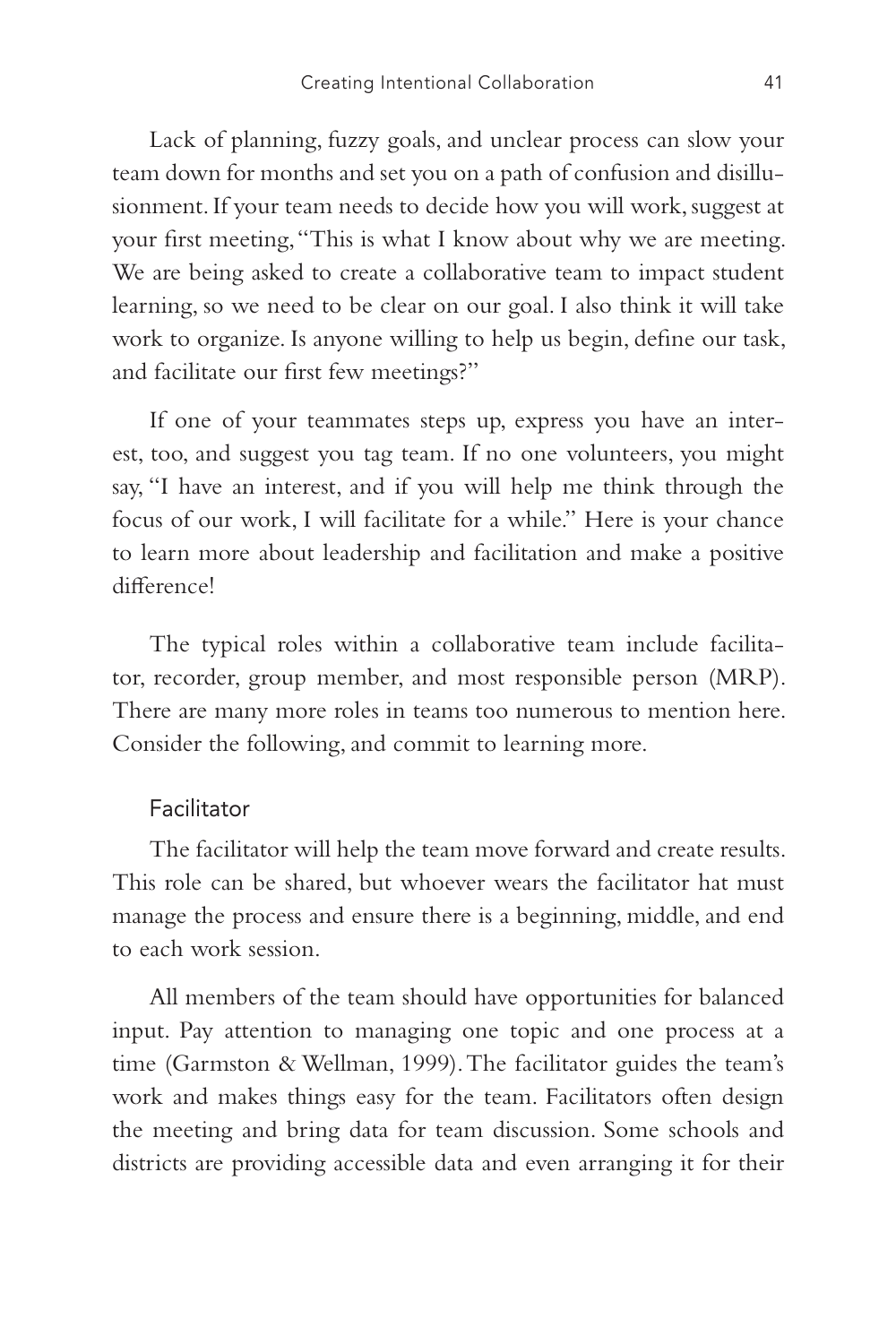teams, in which case the facilitator helps the data become public and used during team meetings.

# Recorder

The recorder does the charting and note-taking for the team. Your team will need to decide how much to record, but the rule of thumb is to describe the purpose, what was accomplished, what was decided, next steps, and who will do it. It is also important to note what the team wants to do at the next meeting.

Some teams do not take minutes, but the facilitator will still need to track the work. This record becomes critical to linking to the next meeting and keeping the group on track. Legacy High School in Adams Twelve Five-Star School District in Broomfield, Colorado, uses an electronic reporting tool to report results and keep minutes. This tool provides focus and public record of each team's work.

#### Group Member

Effective group members stay conscious of their actions and behaviors in the meeting. They participate and use effective communication skills. A member of the group can become an MRP (Most Responsible Person) when a task needs to be completed or a resource gathered inside or outside the meeting. Every team member should be an MRP at one time or another. When everyone contributes, the work is balanced, and positive energy and goodwill spread.

The most effective teams are clear about the why, what, where, how, and when of their work. They are also clear about *who* is doing what. Defined roles and responsibilities may seem formal, and I have heard individuals say, "We do not like to get caught up with planning and process. We just want to work." As team leader, acknowledge this perspective, and explain that you have been using some of these tools and that you want to incorporate a few components in your meetings. Do not overwhelm team members with details; stay focused on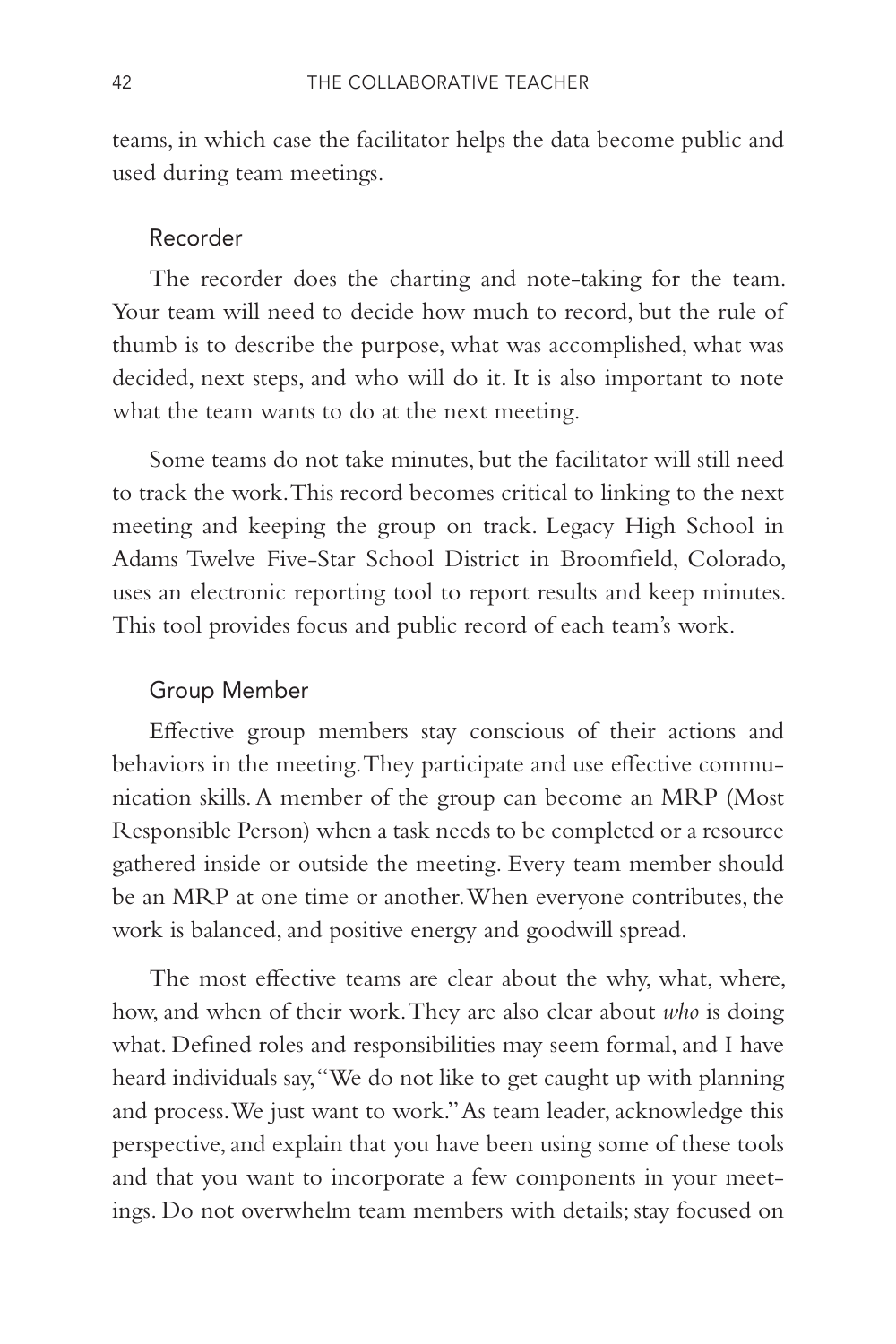student learning and the functions of collaborative teams. Use simple concepts and language that will fit your team. When the team sees results, members will appreciate its structure: "Our team is focused and organized. We share roles and responsibilities, and we get our work done."

# *3. Structure*

The structure includes all the components one considers to create an effective team. It could be compared to building a home: If you do not have a blueprint, you will not have a plan to ensure that each room works with the structure as a whole. If you forget to build the foundation, the house will topple over. All the structural components must work together and be considered when you build an effective team.

#### Charts and Visuals

Visuals increase learning, group dynamics, attention, and ownership in your team. In *The Science of Non-Verbal Communication,*  Michael Grinder (1997) teaches us that the visual communication tool allows the reader to process at his or her own rate and to look at the words as often has he or she needs to. The visual respects different types of learners. An oral presentation or statement can get lost, and participants may lose focus. The visual becomes the record; it makes the work of the team public. Recording and posting their words can also help individuals avoid "looping"—repeating the same idea or statements over and over.

Effective visuals help your team own the work and refocus when the conversation begins to stray. Participants see their words captured and know they are contributing. They also know they are being listened to and understood. Charts are powerful organizers and used well, become a structural tool for your team.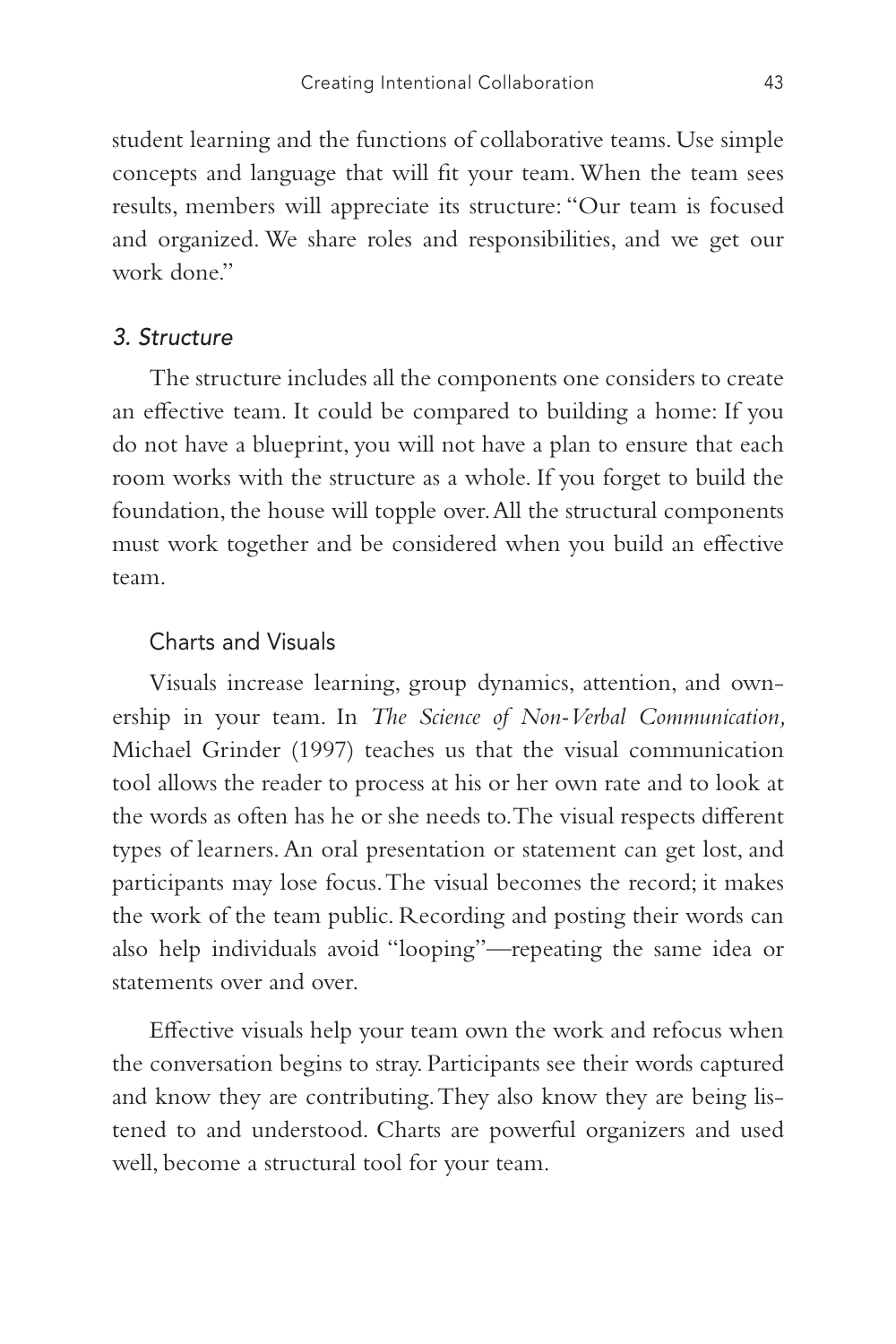Every team needs an easel and chart in its meeting space to allow you to jump up at any time and capture the thinking and the agreements. Follow these simple rules for recording: Use white space, large printing, use earth-colored (blue, green, black, and brown) watersoluble markers, change colors for each idea or line, and record exactly what you hear. Deliberate use of color assists the participant in following the conversation; earth colors are easy on the eye and easy to read. Use red only to highlight or underline a point (Brandt, 1989). Clarify and honor the participation. If you are charting, make sure everyone's ideas are recorded.

#### Placement

Another strategy for creating positive structure is to move certain kinds of information off to the side (Grinder, 1997). If you are finished with one part of the meeting, for example, move the charts so they will not interfere with the next topic.

The "third point" technique is also helpful: If someone raises a sensitive issue, write it on the chart or a sheet of paper, and hold it off to the side. This separates difficult information from the sender and the receiver: It is much easier and less threatening to look for solutions and possibilities when the problem is depersonalized, when we are looking at a "third point" on paper rather than at a person in the room—especially when we are directly involved.

This technique is especially helpful when discussing assessment results. Post the results of student performance anonymously in a graph form, and ask the team to engage in a simple protocol. Tom Many asks teachers to use the "Here's What, So What? Now What?" method (Garmston & Wellman, 1999) for discussing the results of a common assessment. Once the overall results are posted, the team looks at the data in aggregate on the poster while privately comparing their own data to the group results.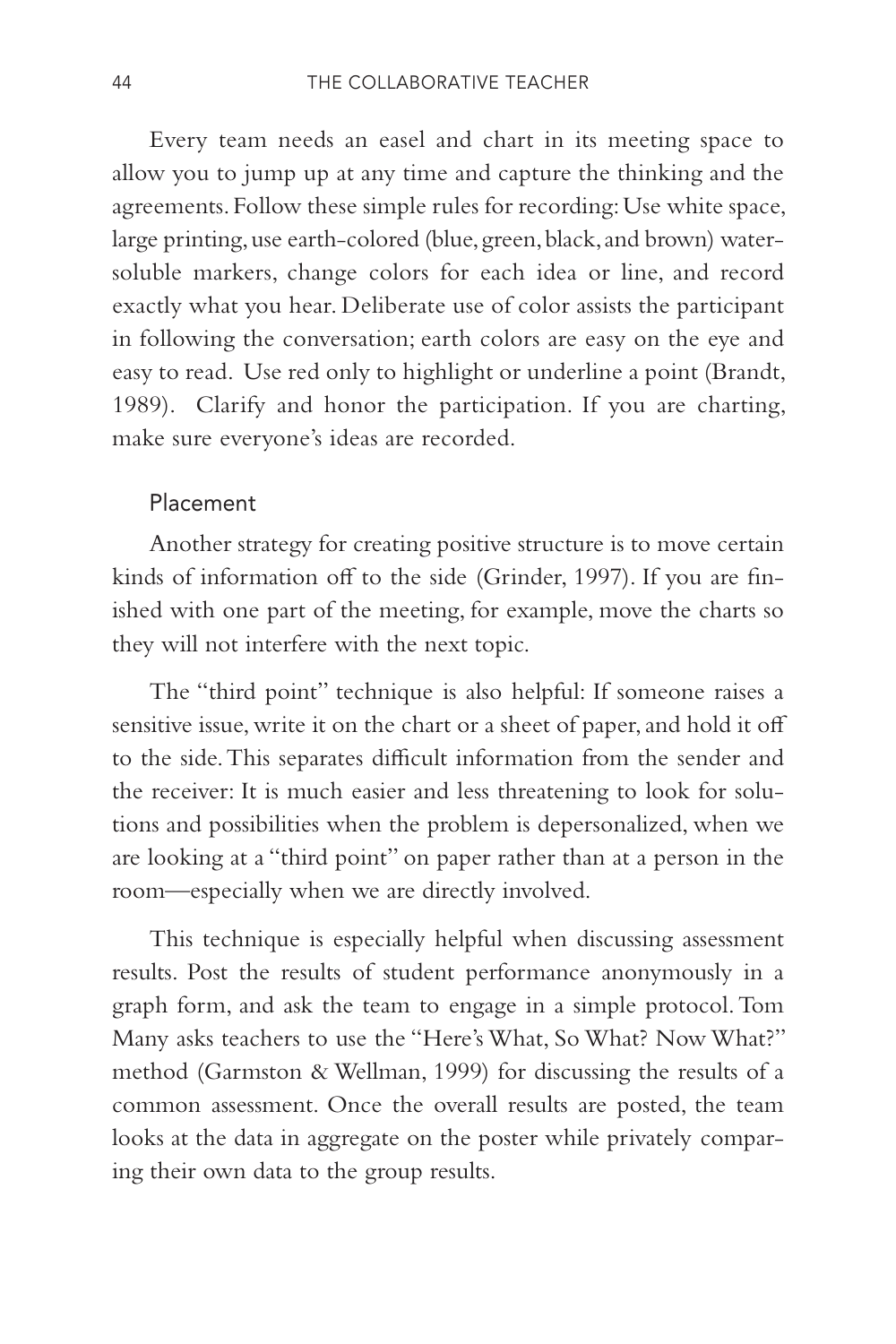#### Agenda

Most effective teams use a written agenda to keep the group focused and on track. The agenda is the road map to accomplish goals and purpose. Create the agenda after you know what you want to accomplish.

An agenda describes content and process. Start with the end in mind, and map backwards. What activities will get the team to the desired result and your session objectives? Your team might write down a title or a critical question for each agenda item, or your team may like longer agendas with more detail including time frames, decision points, and designation of who is responsible (MRP).

I like to post the purpose, agenda, and norms at each meeting on chart paper to introduce the work and check for agreement on the task at hand. Each team is different, and your process can vary within a team, too: You may not create charts each time you meet. The Team Organizer may be sufficient. The key is to find some way to show the team that you have a plan and direction. As the meeting progresses, you can even check off components. It is a subtle but helpful move to show progress.

#### Defining Norms

Norms are behavioral guidelines and agreements about how we will work together. Your team should have explicit norms that are created by and agreed upon by all the members of your team. Norms are intended to remind us about how we want to treat each other. They help us take risks, work through issues, and communicate well. They should be stated in the positive.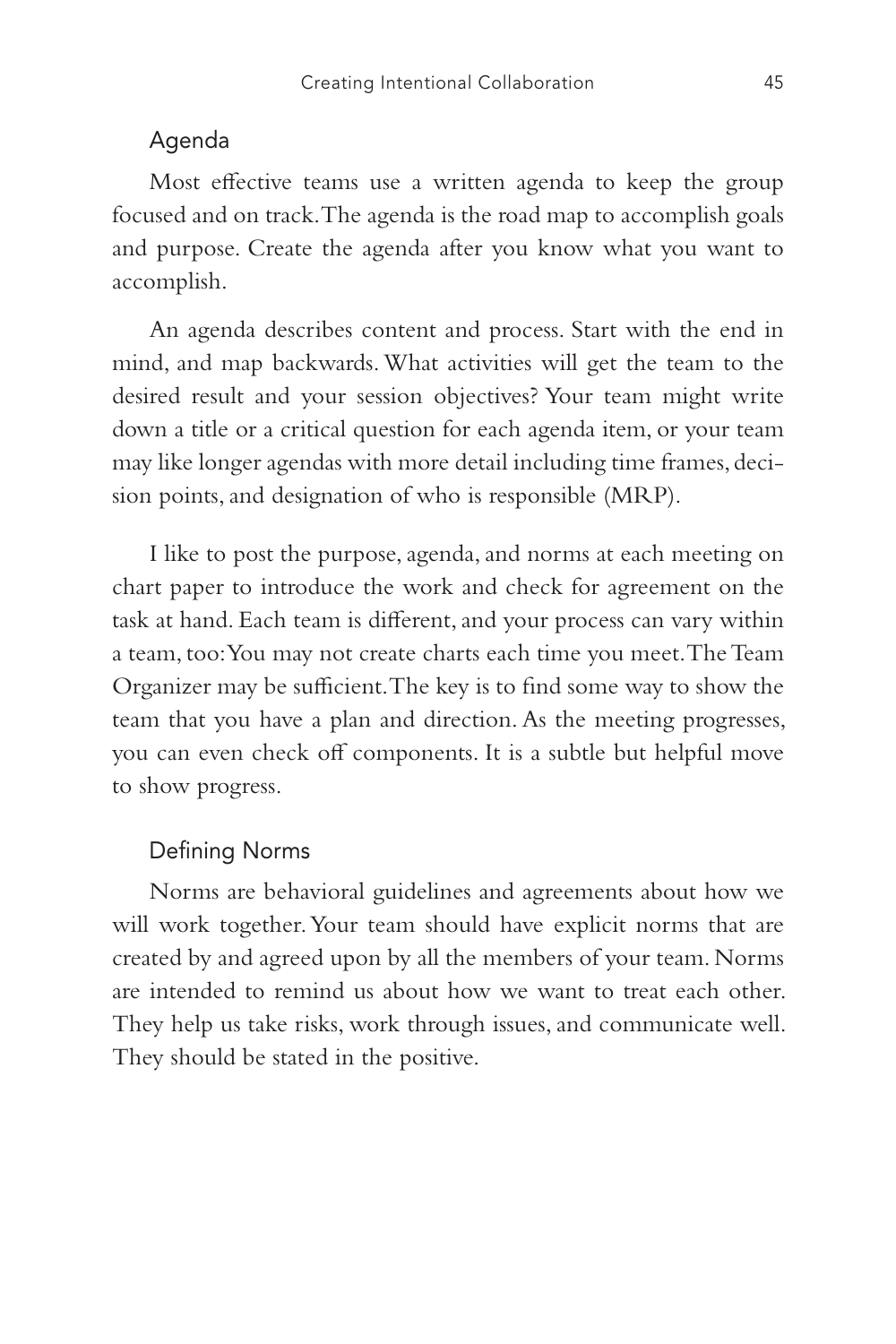#### Our Science Team will:

- Start and end on time.
- Ask, "Is this best for students?"
- Listen respectfully, to understand first and respond second.
- Balance participation and share airspace.
- Pause, paraphrase, and probe for specificity.
- Honor diverse perspectives and encourage participation.
- Produce products and celebrate success.
- Do the work in the meeting and not in the parking lot.
- Respect confidentiality.
- Agree to disagree while we are in the room.

To develop norms, see the processes shared by the National Staff Development Council and described in *Learning by Doing* (DuFour, DuFour, Eaker, & Many, 2006, pp. 210–212).

Sometimes we hear the comment, "My team is so dysfunctional. They don't trust each another." Remember that teams are comprised of individuals. We are each responsible for productivity and effective communication. As Garmston and Wellman point out, "There is no such thing as group behavior. All 'group behavior' results from the decisions and actions of individuals. When individual choices align in productive patterns, the group produces positive results" (1999, p. 33).

Your team norms will become especially important when you experience conflict. Instead of pointing fingers at individuals, it is helpful to call attention to norms. Placing the norms on the Team Organizer will prevent many negative behaviors. Evaluate your norms two or three times a year. To stay productive, bring attention to them often during regular meetings: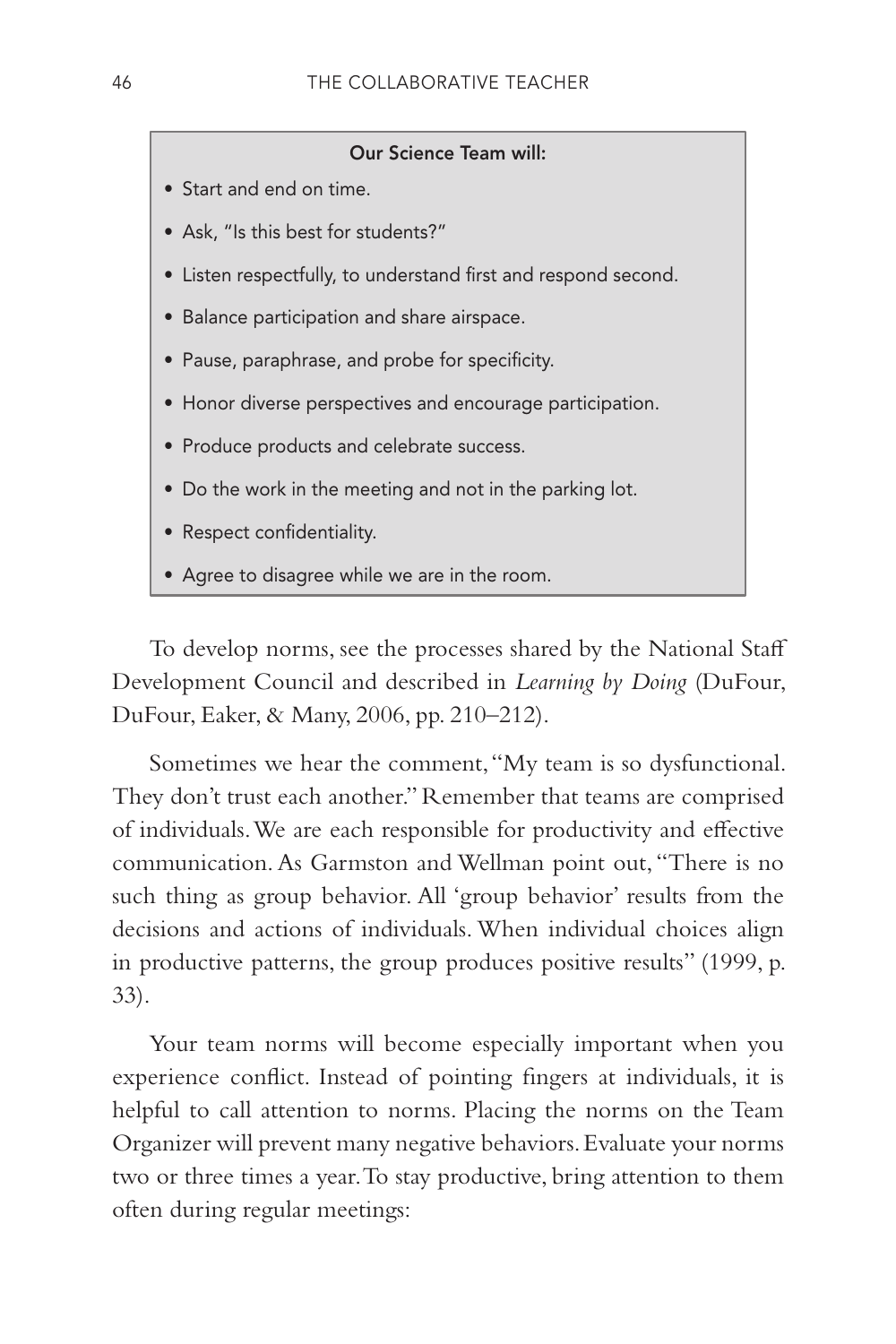- Ask, "What is working, and what we need to work on at the end of the meeting?"
- Clarify norms before a difficult conversation. Ask team members to paraphrase norms before a difficult conversation and to describe what they see when the norm is being followed during the conversation.
- Ask, "What have we done in the past 3 weeks that demonstrates our commitment to the norms?"
- Brainstorm what each norm looks like and sounds like in meetings.
- Check in at the beginning of a meeting: Ask members, "Describe the norm that will be most important to pay attention to as we work today."

Preventative strategies are intentional. When you expect difficult conversations, spending 5 to 7 minutes to review norms first will pay off substantially.

# Decision-Making Process

How will your team make decisions? What type of decision will you use? How will you know when a decision has been made?

The answers to these questions must be explicit and stated before a task. Your team may become confused if they think they are *deciding* something when in reality the team was supposed to be recommending. Recall and state out loud the type of decision you are involved in. Teach the following continuum of decisions to your team so you can use similar language and have shared understanding.

- **Autocratic**—One person will make the decision.
- **• Consultative**—One person or one entity will make the decision after they have sought input.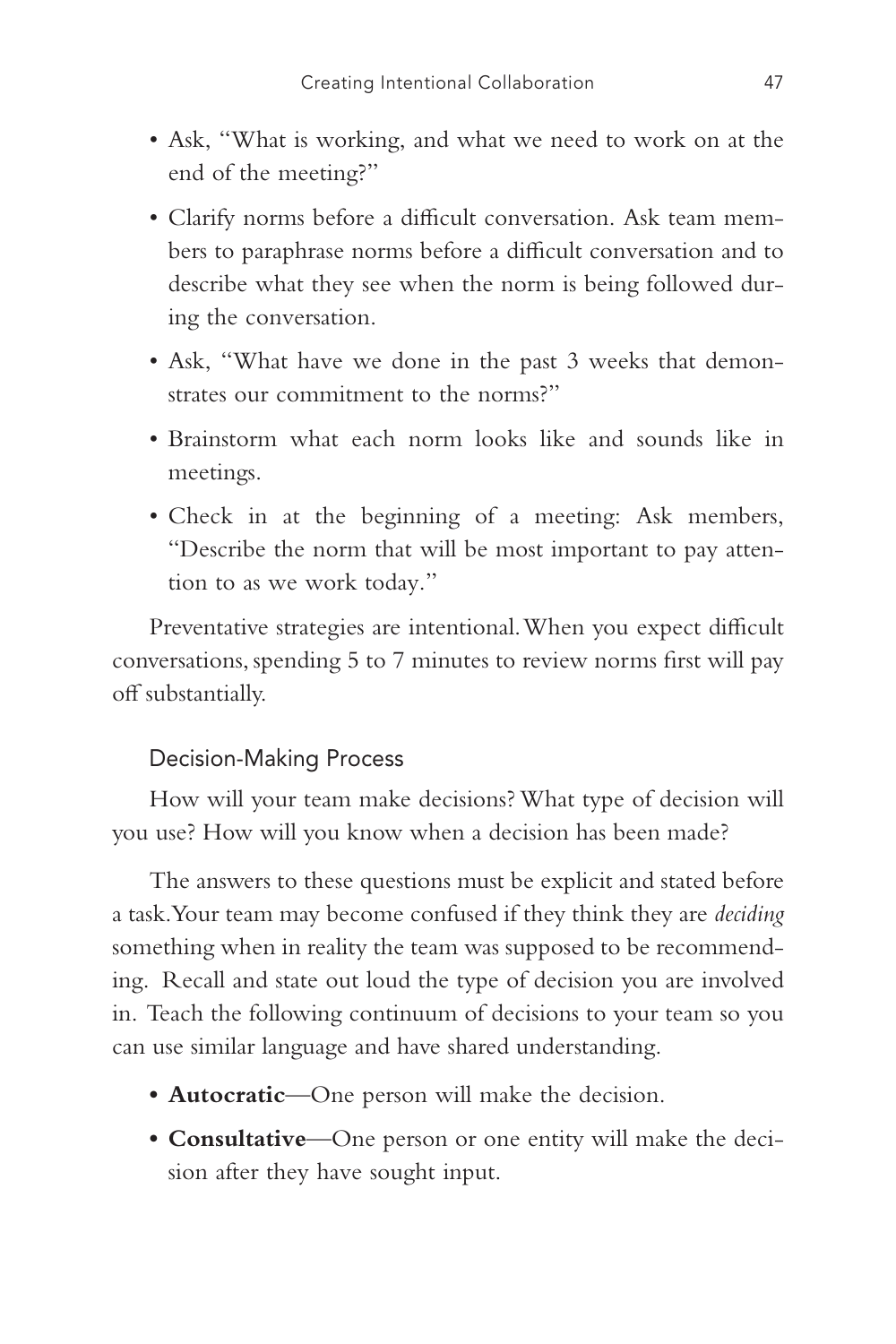- **• Majority**—More than half of the participants agree with the proposal.
- **• Near or sufficient consensus**—A predetermined number of participants agree with the proposal. Your team must decide what percentage feels like near consensus.
- **• PLC consensus**—All points of view have been considered, and the will of the team is evident, even to those most opposed to it (DuFour, DuFour, Eaker, & Many, 2006).

Determine how you will demonstrate agreement. Some teams like to use thumbs up or down. It allows every person a visual representation and forces movement. If a team member has his thumb down, he talks about why and explains his concerns. The team can respectfully acknowledge the concerns and then state, "It is clear that the will of the group is to move forward, knowing there may be some concerns." The next step is for everyone to support and implement the decision.

# Evaluation of Your Results and Team Time

The final structural and procedural component is checking to see that you are on track. Many teams use a formal survey once or twice a year to collect data and inform leadership. Teams may also use quick tools to check progress on an ongoing basis. Plan for time at the end of each meeting to summarize what you did, name the products created, clarify next meeting's task, and ask simple and quick checkout questions: "What worked for us today?" "What do we need to focus on or do differently next meeting?" Keep changing how you ask, but do not hesitate to ask. Checking shows you care and that you want your team time to be valuable and productive.

#### *4. Process*

Process is the method of conducting meetings and engaging participants. It is a series of actions that move teams closer to their goals.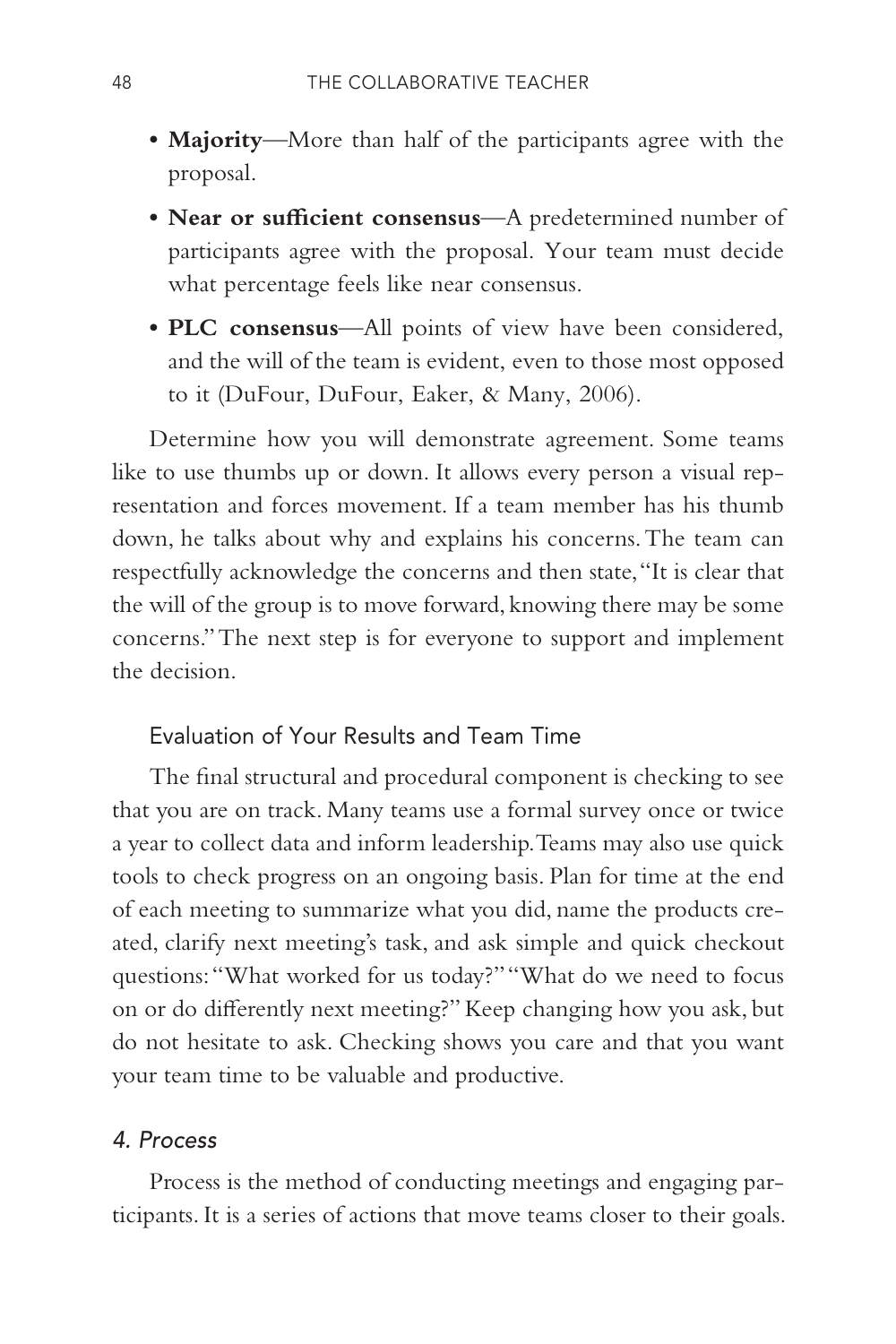Members will engage and follow a process if they think it will help accomplish the task. They will disengage if they think it is unrelated and too time-intensive. Process must match intended objectives and help you accomplish your goals. Be deliberate and focused on results when determining what process will work best for you.

# Grounding and Check

Bob Chadwick (2000), friend and mentor from Terrebonne, Oregon, reminds us that we all have a need to be part of a community. We are not isolated creatures by preference. If we feel connected to each other, we will be more motivated to work together and spend time together.

Begin your meetings with the focus and purpose comments, and then move to a check-in or grounding. We call this step *grounding* because it brings us to the here and now; it establishes our place in the team, and it balances power. We all participate from the very beginning.

Always ask each person: "Please share your name, your expectations for today, and how you feel about being here." Some team leaders like to bypass the last part—"how you feel"—for fear that a teammate might express negative comments. That can happen, but at least then the feelings are public and explicit. It is hard to deal with "under the table" issues.

Ownership and a sense of accountability occur when each person checks in. Over time, teammates will become open during grounding and express real fears and hopes. Grounding establishes a model and a tone for deep listening. Every person will have a voice and be heard, and each person will establish verbal territory. The facilitator or leader will not be doing all the work.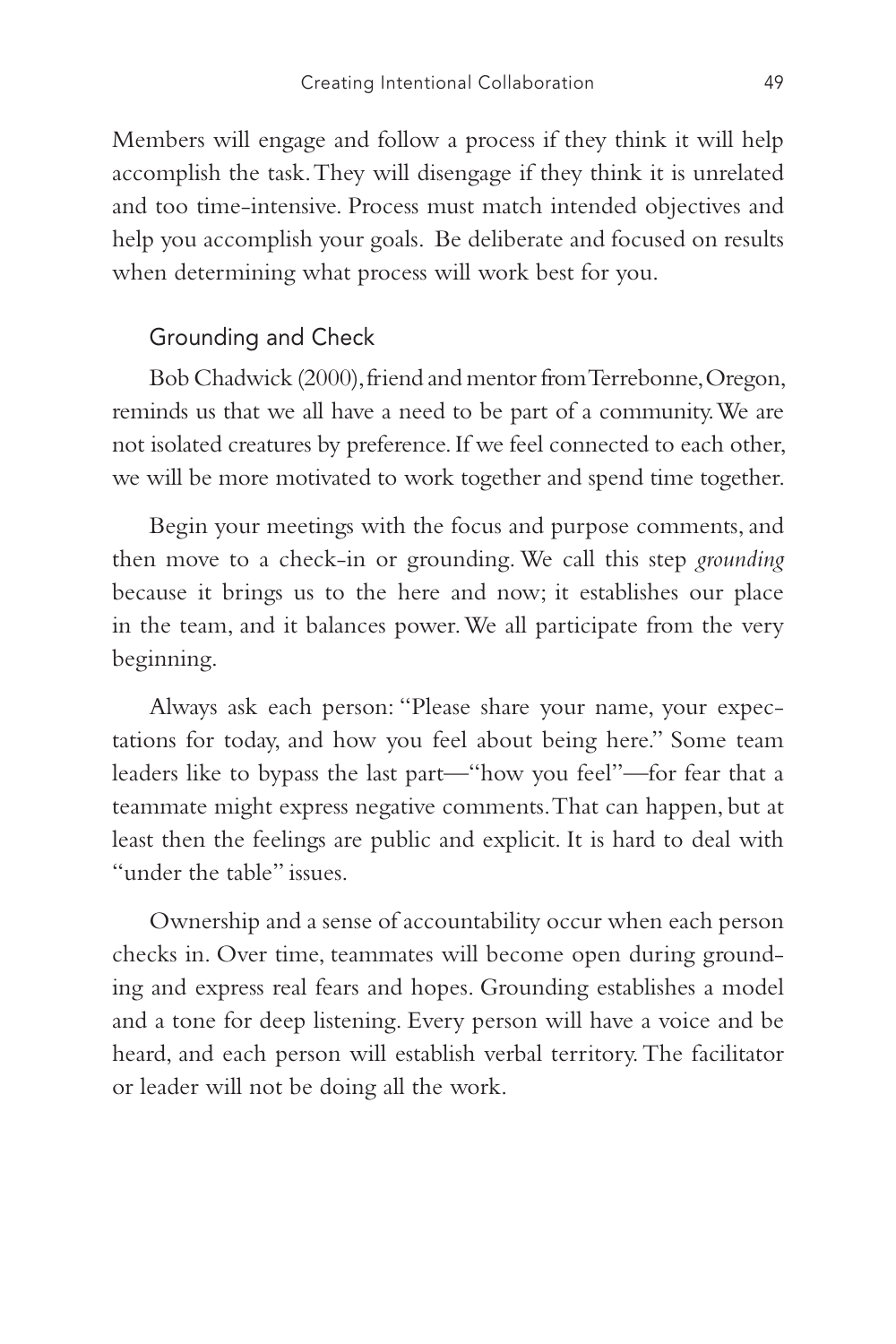# Protocols and Tools

*Protocols force transparency by segmenting elements of a conversation whose boundaries otherwise blur: talking and listening, describing and judging, proposing and giving feedback.*

—James McDonald et al.

Complex systems such as collaborative teams need collective commitments to be productive. Your team will be more honest and achieve more clarity when members do not worry about "stepping on" each other or become confused about how to participate. Protocols provide consistent structure to conversations and create a sense of safety around expressing opinions. They invite deep thinking and reflection, allowing team members to say what is truly on their minds. The steps will slow the conversation down and stop others from interrupting before their turn. Each team member knows he or she will have an opportunity to speak, thus members stop their inner self-talk and listen to each other more. In other words, protocols "constrain participation in order to heighten it" (McDonald et al., 2007, p. ix).

When choosing protocols, always consider balance. Ask yourself, "How is the process engaging everyone on our team to accomplish our goal?" Remember, your team members have diverse styles of learning. Members are introverts and extroverts with a variety of needs and desires. Be bold! Try different strategies in your team meetings. Observe which protocols served your purpose and helped your team become more productive. Think about all the different instructional strategies you use in your classroom. Many of these work in adult groups, too. Examples include the following:

- **• Think, pair, share**—Asking team members to reflect and write about the topic or issue, then partner and share their thoughts
- **• Go-round**—Creating a circle and then allowing each person to share to share his or her thoughts in turn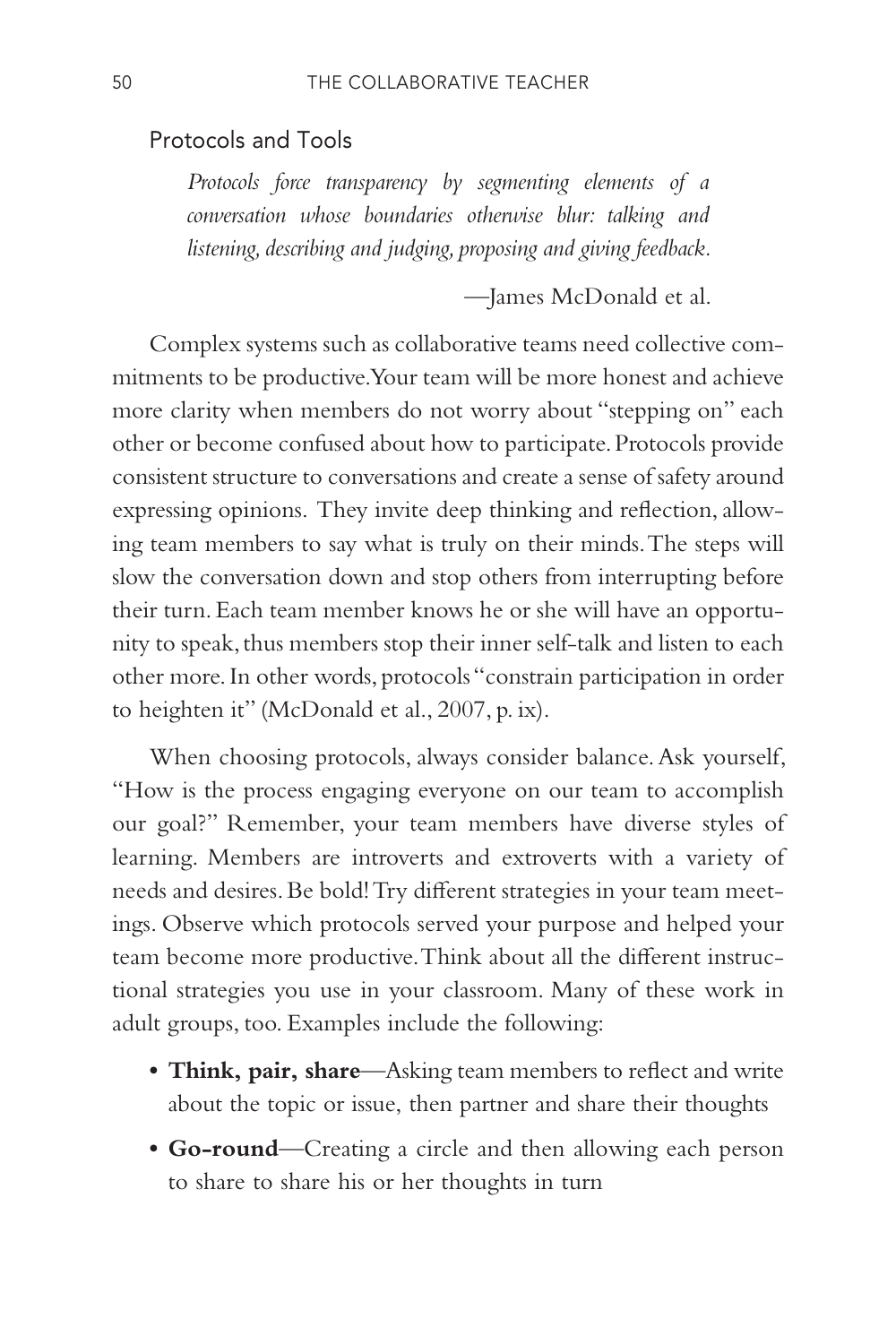- **• Text or "jigsaw"**—Asking each team member to read a section of article or text from a book, summarize key points, meet with an "expert" group to discuss the key points, and then teach the segment to the team or whole group
- **• Force-field analysis**—Listing, as a group, the forces restraining and supporting a current situation's improvement

Be intentional with the process and protocols. Be a connoisseur who collects them. Use them to accomplish your goals while at the same time building community.

#### *5. Behaviors and Relationships*

*As a teacher and then as principal, I learned over and over again that the relationship among adults in the schoolhouse has more impact on the quality and character of the school—and on the accomplishment of youngsters—than any other factor.*

—Roland Barth

Individuals want to be connected. We tend to feel a sense of belonging with those we work with. We desire respect from our colleagues and want to be accepted and included in key decisions. Paying attention to the five components of effective collaboration and using the suggestions described in this chapter will provide opportunities for your team to engage in heart-to-heart conversations and break through to more authentic relationships.

But in addition, you must take responsibility for your own interpersonal skills. Communication is like teaching, both an art and a science. Working with our peers can be challenging, especially when we find ourselves with little time and exponential student needs. So practice what works. Attend to both verbal and nonverbal communication. Refer to the following communications tips when you need a refresher or you are finding yourself struggling.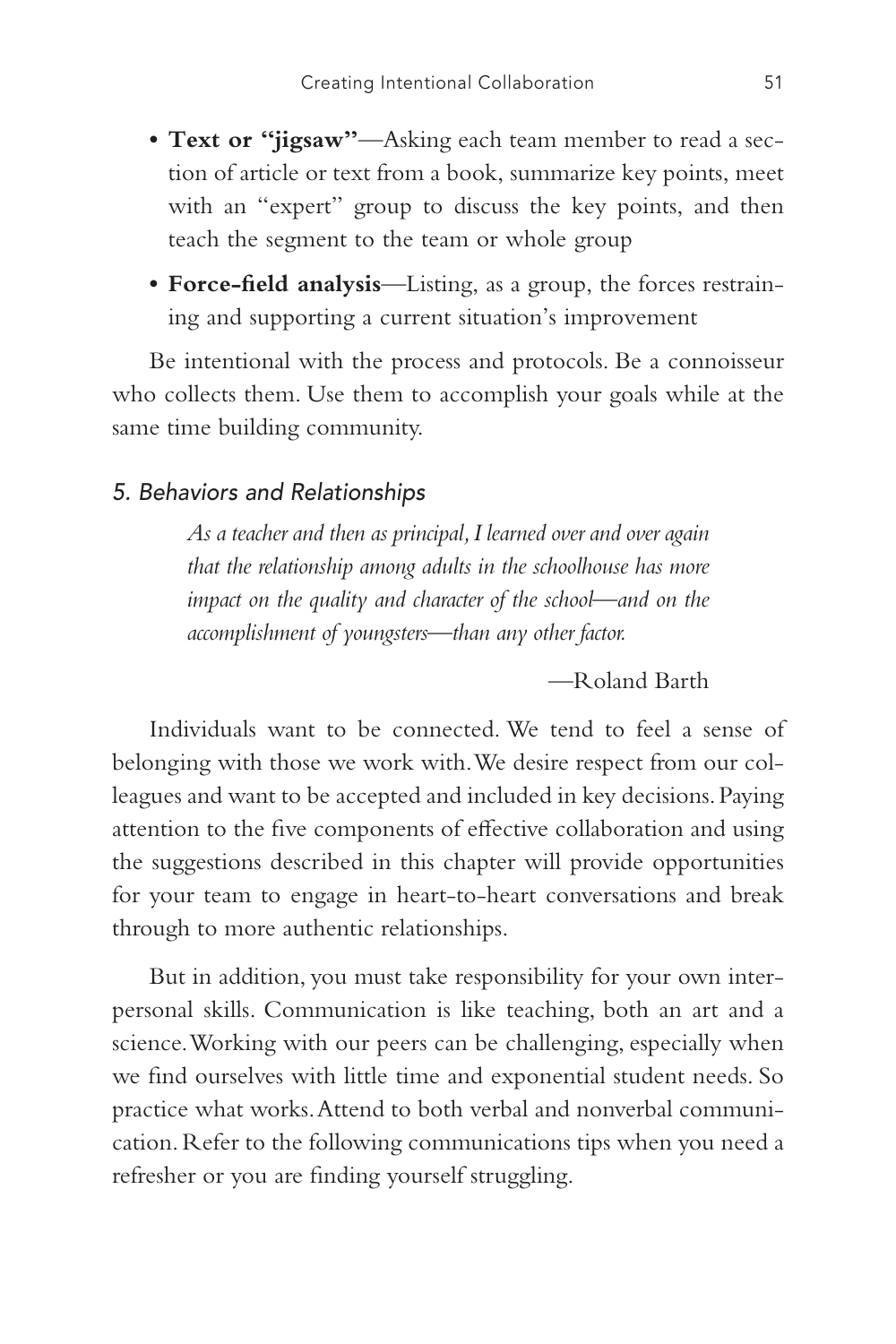# Nonverbal Communication Techniques

- **• Listen—**Bend your ears around what the person speaking is saying. Listen to understand first and respond second. Nod, provide eye contact, and show respect by allowing the person to complete his or her thoughts.
- **• Pause—**Do not jump into the empty space in a conversation. Allow the speaker 3 to 5 seconds to gather thoughts and provide more detail. Wait until others have contributed.
- **• Adjust your voice—**Your tone, inflections, rate, and volume all matter. Use the credible voice to make a point and call for attention. Use the approachable voice to pique interest and involvement. Michael Grinder (1997) describes that our voice patterns will fall somewhere on a continuum between credibility on one end and approachability on the other. The credible voice pattern is used to send information and increase importance. It is characterized by more pauses, intonations that curl down at the end of a statement or word, and the speaker's head holding still when as she delivers the message. The approachable voice includes more head nodding, more rhythmic patterns, and intonations that curl up on the end of a statement or word. Notice what happens when you are conscious of your voice in your team meetings.
- **• Adjust your stance and breathing—**Use the frozen gesture (Grinder, 1997) in combination with a pause to hold a listener's attention. Hold your hand waist high or above the table as a way to pace the conversation. Team members won't consciously focus on your hand movement, but they will react to the pause plus a gesture signaling them to wait and let another finish. The frozen gesture can also be used to make a point, pause, and hold the attention of the listener. In addition, your stance and where you place yourself in the group will convey meaning to others. If you stand and talk a lot, it signals "I have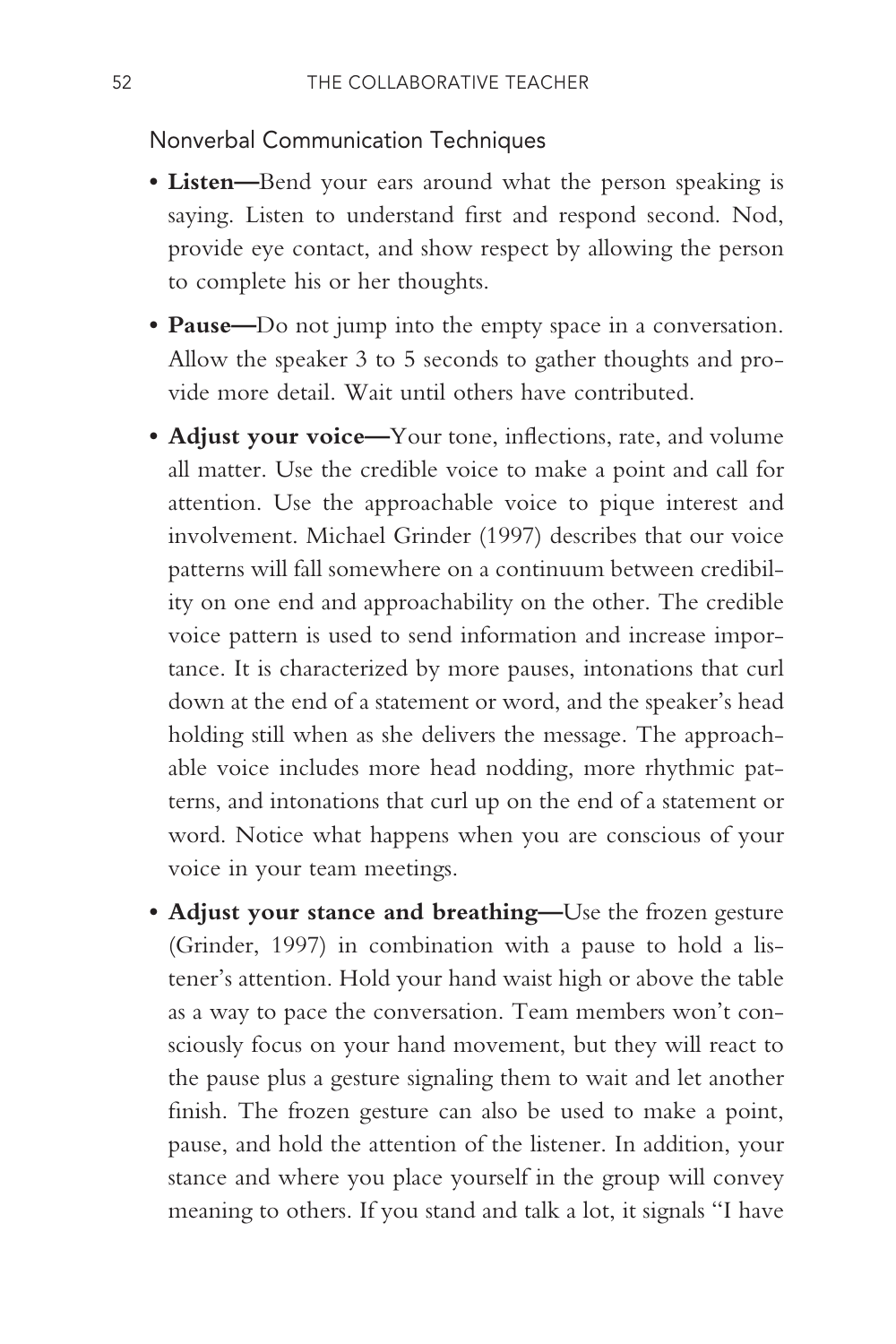the power" and will do the work. Think about how you sit in relation to your teammates, and balance power by sitting around a circle. When your team hits a snag or disagrees, let all team members voice their point of view; accept the increased volume, passion, and pace of the conversation. If necessary, you can deliberately slow the pace down and help others be resourceful by taking a few deep breaths. This will restore balance, activate higher order thinking, regulate blood flow, and demonstrate that all is well. Our breathing can regulate the energy in the room. Take deep breaths, and notice how you and others around you relax.

# Verbal Techniques

- **• Reframing—**Turn negative statements or perceptions into positives. It is best to do it without certainty. Example: "He is so stubborn!" Reply: "It seems to me that stubbornness may be a quality of independence and strong conviction. How do those qualities provide value to our team?"
- **• Checking perceptions—**Do not jump to conclusions or make assumptions without checking out your perceptions: "Let me check this out. I am thinking this is the will of the group. Am I correct?"
- **• Paraphrasing—**Restate what you hear and honor the speaker. Paraphrase to seek agreement, clarify content, summarize, and shift the level of abstraction. Garmston and Wellman (1999) remind us, "Paraphrasing is one of the most valuable and least used communication tools in meetings. . . . Groups that develop consciousness about paraphrasing and give themselves permission to use this reflected tool become clearer and more cohesive about their work" (pp. 39–40). Be as natural as possible when paraphrasing and practice. Examples include: "So you are thinking . . ." "You are suggesting that . . ." "You are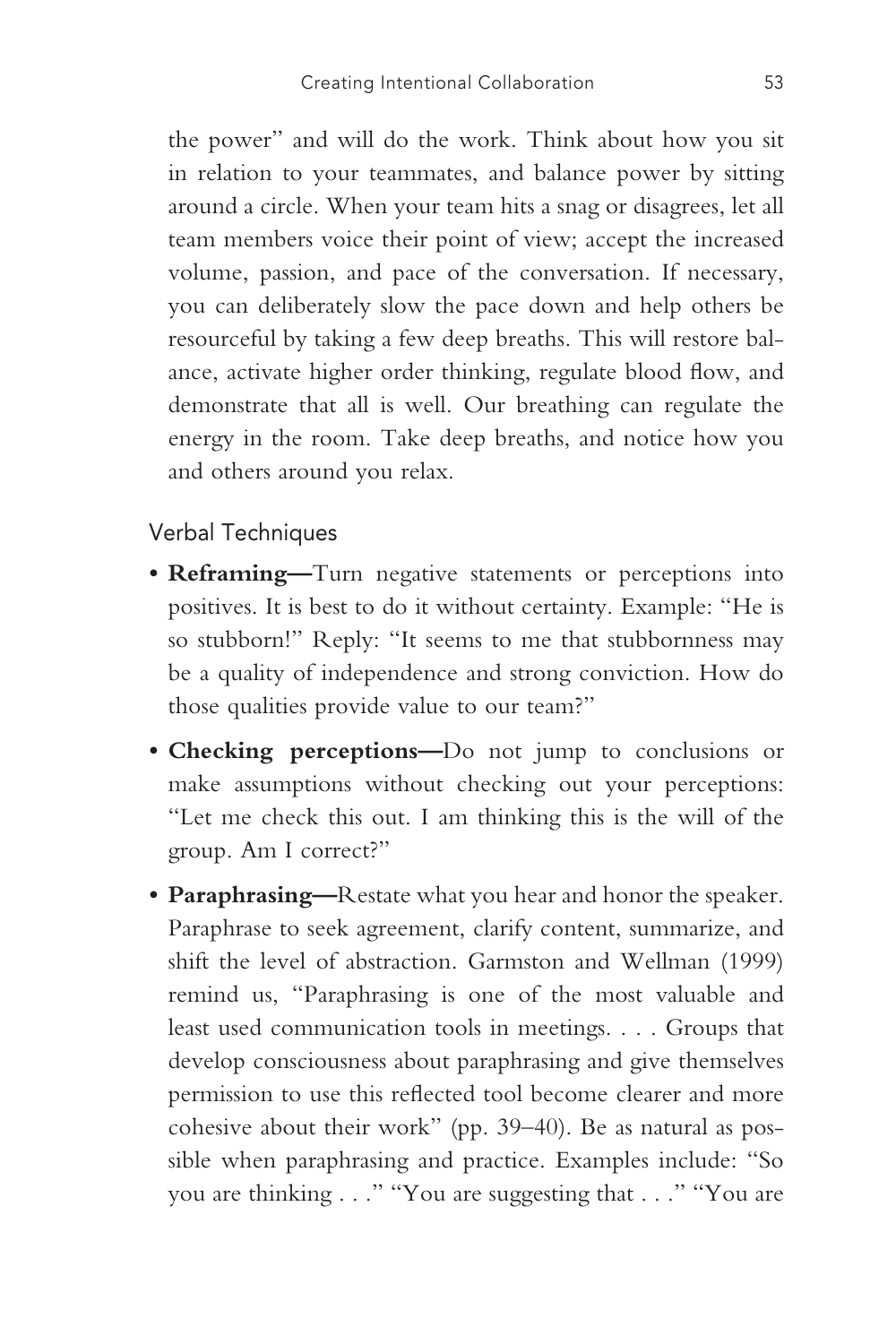concerned about . . ." "You seem to have two objectives; the first one is . . ." Notice that paraphrases are not questions, but statements that allow others to feel heard and respected.

**• Articulating your point of view—**Tell your truth. Describe what you see from your vantage point, and make clear, actionable requests or statements (Sparks, 2005). Stay away from "but" at the beginning of a sentence. Instead, use: "And, this is another way to think about it  $\ldots$ " or "My perspective is  $\ldots$ "

# Working Together Effectively

Interpersonal and communication skills combined with the other four elements—focus, roles and responsibilities, structure, and process—do make a difference in your team's results. Decide now that positive and productive meetings are the norm and a standard for your team. Influence through your behaviors and your actions. Keep a relentless focus on student learning, and remember that no amount of reading, contemplating, and talking will substitute for *doing.* Do not hesitate; do something and begin. Take initiative and introduce the content formally to your team, or bring in the ideas through your daily actions. You can improve the quality of your relationships, your interactions, and most importantly, the student learning in your school through your daily leadership.

# References

Barth, R. (2001). *Learning by heart.* San Francisco: Jossey-Bass.

- Bossidy, L., & Charan, R. (2002). *Execution: The discipline of getting things done.* New York: Crown Business.
- Brandt, R. (1989). *Flip charts: How to draw them and how to use them.* San Francisco: Jossey-Bass/Pfeiffer.
- Centennial BOCES. (2002). *Standards-based classroom operator's manual.* Alexandria, VA: Just Ask Publications.
- Chadwick, R. (2000). *Colorado Educators Consensus Institute: Beyond conflict to consensus.* Terrebonne, OR: Consensus Associates.